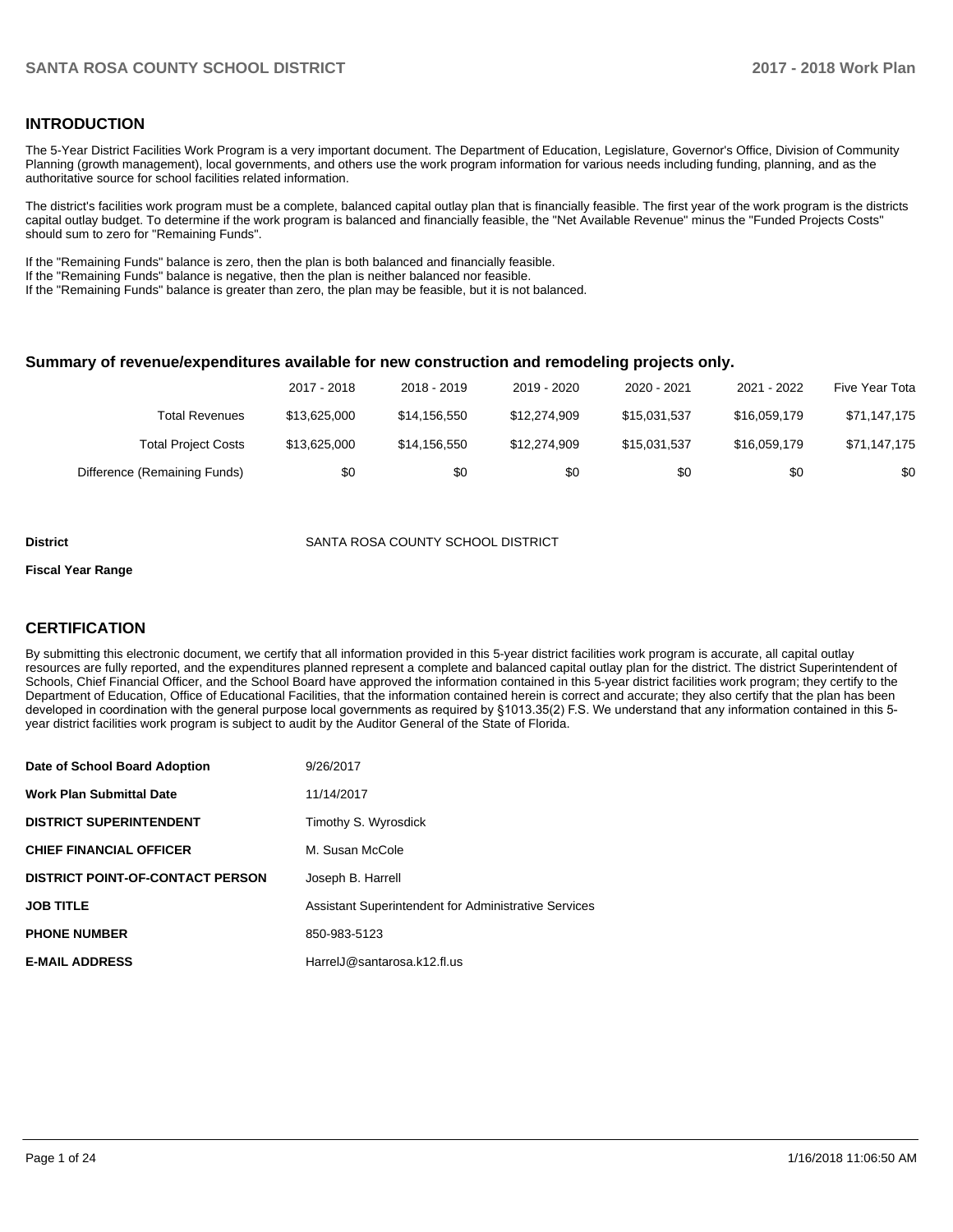# **Expenditures**

### **Expenditure for Maintenance, Repair and Renovation from 1.50-Mills and PECO**

Annually, prior to the adoption of the district school budget, each school board must prepare a tentative district facilities work program that includes a schedule of major repair and renovation projects necessary to maintain the educational and ancillary facilities of the district.

| <b>Item</b>                                                                                                                                                                                                                                                                                                                                                                                                                                                                                                                                                                                                                                                                                                                                                                                                                                                                                         | $2017 - 2018$<br><b>Actual Budget</b> | 2018 - 2019<br>Projected | 2019 - 2020<br>Projected | 2020 - 2021<br>Projected | 2021 - 2022<br>Projected | Total       |
|-----------------------------------------------------------------------------------------------------------------------------------------------------------------------------------------------------------------------------------------------------------------------------------------------------------------------------------------------------------------------------------------------------------------------------------------------------------------------------------------------------------------------------------------------------------------------------------------------------------------------------------------------------------------------------------------------------------------------------------------------------------------------------------------------------------------------------------------------------------------------------------------------------|---------------------------------------|--------------------------|--------------------------|--------------------------|--------------------------|-------------|
| <b>HVAC</b>                                                                                                                                                                                                                                                                                                                                                                                                                                                                                                                                                                                                                                                                                                                                                                                                                                                                                         | \$200.000                             | \$500.000                | \$500.000                | \$500.000                | \$500.000                | \$2,200,000 |
| ADMINISTRATIVE SUPPORT SERVICES, AVALON MIDDLE, BAGDAD ELEMENTARY, BENNETT C. RUSSELL ELEMENTARY, BERRYHILL<br>Locations:<br>ADMINISTRATIVE COMPLEX, BERRYHILL ELEMENTARY, CENTRAL SCHOOL, CHUMUCKLA ELEMENTARY, EAST MILTON<br>ELEMENTARY, GULF BREEZE ELEMENTARY, GULF BREEZE MIDDLE, GULF BREEZE SENIOR HIGH, HOLLEY-NAVARRE<br>INTERMEDIATE, HOLLEY-NAVARRE MIDDLE, HOLLEY-NAVARRE PRIMARY, JAY ELEMENTARY, JAY JUNIOR SENIOR HIGH, LOCKLIN<br>TECHNICAL CENTER, MARTIN LUTHER KING MIDDLE, MILTON SENIOR HIGH, MUNSON ELEMENTARY, NAVARRE SENIOR HIGH,<br>ORIOLE BEACH ELEMENTARY, PACE SENIOR HIGH, PEA RIDGE ELEMENTARY, R HOBBS MIDDLE, S S DIXON INTERMEDIATE, S S<br>DIXON PRIMARY, SANTA ROSA SUPERINTENDENT'S OFFICE, T R JACKSON ESE PRE-K/FULL SERVICE CENTER, THOMAS L SIMS<br>MIDDLE, W H RHODES ELEMENTARY, WEST NAVARRE INTERMEDIATE, WEST NAVARRE PRIMARY, WOODLAWN BEACH MIDDLE |                                       |                          |                          |                          |                          |             |
| Flooring                                                                                                                                                                                                                                                                                                                                                                                                                                                                                                                                                                                                                                                                                                                                                                                                                                                                                            | \$500,000                             | \$250.000                | \$250.000                | \$250.000                | \$250.000                | \$1,500,000 |
| ADMINISTRATIVE SUPPORT SERVICES, AVALON MIDDLE, BAGDAD ELEMENTARY, BENNETT C. RUSSELL ELEMENTARY, BERRYHILL<br>Locations:<br>ADMINISTRATIVE COMPLEX, BERRYHILL ELEMENTARY, CENTRAL SCHOOL, CHUMUCKLA ELEMENTARY, EAST MILTON<br>ELEMENTARY, GULF BREEZE ELEMENTARY, GULF BREEZE MIDDLE, GULF BREEZE SENIOR HIGH, HOLLEY-NAVARRE<br>INTERMEDIATE, HOLLEY-NAVARRE MIDDLE, HOLLEY-NAVARRE PRIMARY, JAY ELEMENTARY, JAY JUNIOR SENIOR HIGH, LOCKLIN<br>TECHNICAL CENTER, MARTIN LUTHER KING MIDDLE, MILTON SENIOR HIGH, MUNSON ELEMENTARY, NAVARRE SENIOR HIGH,<br>ORIOLE BEACH ELEMENTARY, PACE SENIOR HIGH, PEA RIDGE ELEMENTARY, R HOBBS MIDDLE, S S DIXON INTERMEDIATE, S S<br>DIXON PRIMARY, SANTA ROSA SUPERINTENDENT'S OFFICE, T R JACKSON ESE PRE-K/FULL SERVICE CENTER, THOMAS L SIMS<br>MIDDLE, W H RHODES ELEMENTARY, WEST NAVARRE INTERMEDIATE, WEST NAVARRE PRIMARY, WOODLAWN BEACH MIDDLE |                                       |                          |                          |                          |                          |             |
| Roofing                                                                                                                                                                                                                                                                                                                                                                                                                                                                                                                                                                                                                                                                                                                                                                                                                                                                                             | \$1.449.000                           | \$1.000.000              | \$1.000.000              | \$1.000.000              | \$1.000.000              | \$5.449.000 |
| ADMINISTRATIVE SUPPORT SERVICES, AVALON MIDDLE, BAGDAD ELEMENTARY, BENNETT C. RUSSELL ELEMENTARY, BERRYHILL<br>Locations:<br>ADMINISTRATIVE COMPLEX, BERRYHILL ELEMENTARY, CENTRAL SCHOOL, CHUMUCKLA ELEMENTARY, EAST MILTON<br>ELEMENTARY, GULF BREEZE ELEMENTARY, GULF BREEZE MIDDLE, GULF BREEZE SENIOR HIGH, HOLLEY-NAVARRE<br>INTERMEDIATE, HOLLEY-NAVARRE MIDDLE, HOLLEY-NAVARRE PRIMARY, JAY ELEMENTARY, JAY JUNIOR SENIOR HIGH, LOCKLIN<br>TECHNICAL CENTER, MARTIN LUTHER KING MIDDLE, MILTON SENIOR HIGH, MUNSON ELEMENTARY, NAVARRE SENIOR HIGH,<br>ORIOLE BEACH ELEMENTARY, PACE SENIOR HIGH, PEA RIDGE ELEMENTARY, R HOBBS MIDDLE, S S DIXON INTERMEDIATE, S S<br>DIXON PRIMARY, SANTA ROSA SUPERINTENDENT'S OFFICE, T R JACKSON ESE PRE-K/FULL SERVICE CENTER, THOMAS L SIMS<br>MIDDLE, W H RHODES ELEMENTARY, WEST NAVARRE INTERMEDIATE, WEST NAVARRE PRIMARY, WOODLAWN BEACH MIDDLE |                                       |                          |                          |                          |                          |             |
| Safety to Life                                                                                                                                                                                                                                                                                                                                                                                                                                                                                                                                                                                                                                                                                                                                                                                                                                                                                      | \$250,000                             | \$500.000                | \$500,000                | \$500.000                | \$500.000                | \$2,250,000 |
| ADMINISTRATIVE SUPPORT SERVICES, AVALON MIDDLE, BAGDAD ELEMENTARY, BENNETT C. RUSSELL ELEMENTARY, BERRYHILL<br>Locations:<br>ADMINISTRATIVE COMPLEX, BERRYHILL ELEMENTARY, CENTRAL SCHOOL, CHUMUCKLA ELEMENTARY, EAST MILTON<br>ELEMENTARY, GULF BREEZE ELEMENTARY, GULF BREEZE MIDDLE, GULF BREEZE SENIOR HIGH, HOLLEY-NAVARRE<br>INTERMEDIATE, HOLLEY-NAVARRE MIDDLE, HOLLEY-NAVARRE PRIMARY, JAY ELEMENTARY, JAY JUNIOR SENIOR HIGH, LOCKLIN<br>TECHNICAL CENTER, MARTIN LUTHER KING MIDDLE, MILTON SENIOR HIGH, MUNSON ELEMENTARY, NAVARRE SENIOR HIGH,<br>ORIOLE BEACH ELEMENTARY, PACE SENIOR HIGH, PEA RIDGE ELEMENTARY, R HOBBS MIDDLE, S S DIXON INTERMEDIATE, S S<br>DIXON PRIMARY, SANTA ROSA SUPERINTENDENT'S OFFICE, T R JACKSON ESE PRE-K/FULL SERVICE CENTER, THOMAS L SIMS<br>MIDDLE, W H RHODES ELEMENTARY, WEST NAVARRE INTERMEDIATE, WEST NAVARRE PRIMARY, WOODLAWN BEACH MIDDLE |                                       |                          |                          |                          |                          |             |
| Fencing                                                                                                                                                                                                                                                                                                                                                                                                                                                                                                                                                                                                                                                                                                                                                                                                                                                                                             | \$0                                   | \$20,000                 | \$20,000                 | \$20,000                 | \$20,000                 | \$80,000    |
| ADMINISTRATIVE SUPPORT SERVICES, AVALON MIDDLE, BAGDAD ELEMENTARY, BENNETT C. RUSSELL ELEMENTARY, BERRYHILL<br>Locations:<br>ADMINISTRATIVE COMPLEX, BERRYHILL ELEMENTARY, CENTRAL SCHOOL, CHUMUCKLA ELEMENTARY, EAST MILTON<br>ELEMENTARY, GULF BREEZE ELEMENTARY, GULF BREEZE MIDDLE, GULF BREEZE SENIOR HIGH, HOLLEY-NAVARRE<br>INTERMEDIATE, HOLLEY-NAVARRE MIDDLE, HOLLEY-NAVARRE PRIMARY, JAY ELEMENTARY, JAY JUNIOR SENIOR HIGH, LOCKLIN<br>TECHNICAL CENTER, MARTIN LUTHER KING MIDDLE, MILTON SENIOR HIGH, MUNSON ELEMENTARY, NAVARRE SENIOR HIGH,<br>ORIOLE BEACH ELEMENTARY, PACE SENIOR HIGH, PEA RIDGE ELEMENTARY, R HOBBS MIDDLE, S S DIXON INTERMEDIATE, S S<br>DIXON PRIMARY, SANTA ROSA SUPERINTENDENT'S OFFICE, T R JACKSON ESE PRE-K/FULL SERVICE CENTER, THOMAS L SIMS<br>MIDDLE, W H RHODES ELEMENTARY, WEST NAVARRE INTERMEDIATE, WEST NAVARRE PRIMARY, WOODLAWN BEACH MIDDLE |                                       |                          |                          |                          |                          |             |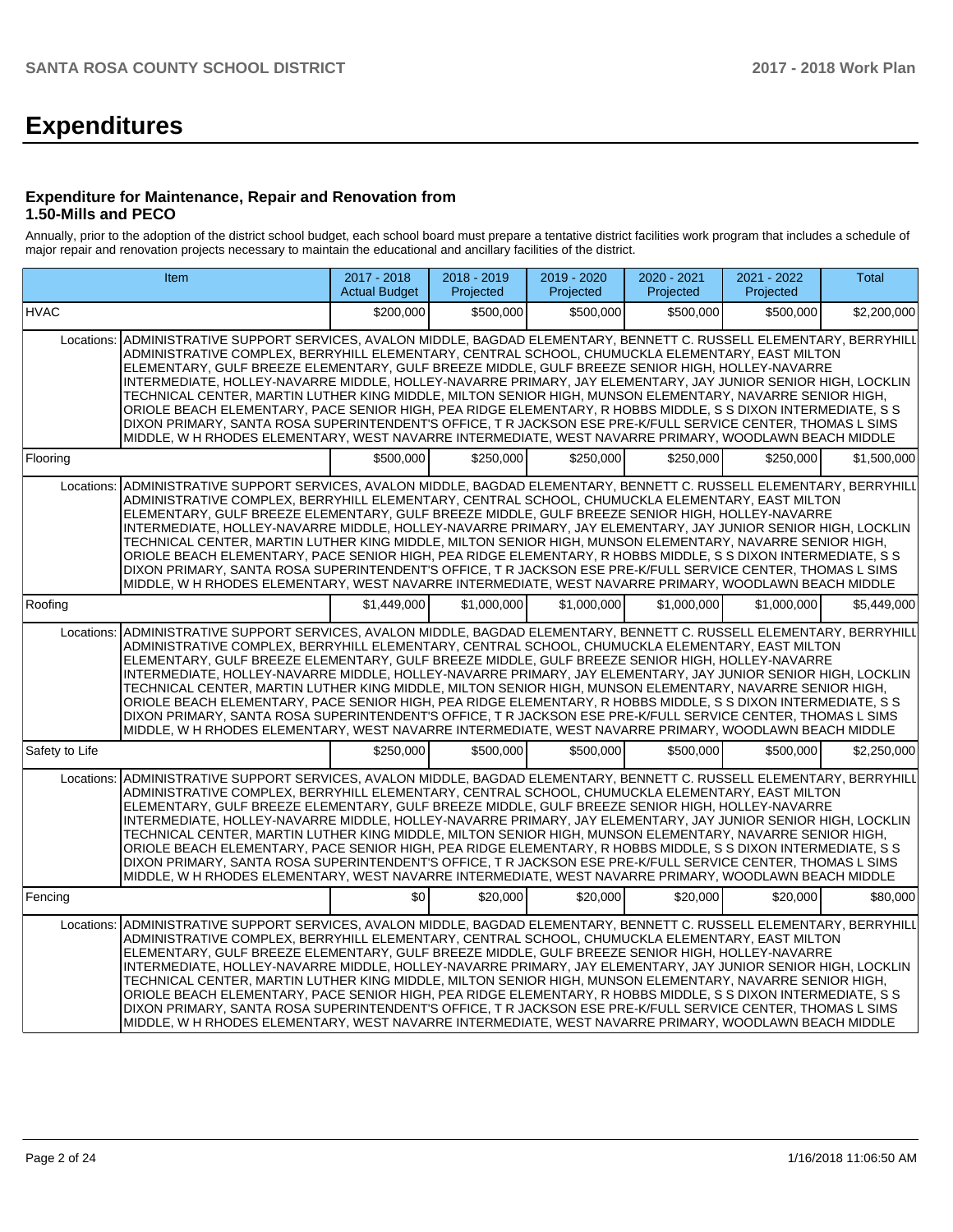| Parking                          |                                                                                                                                                                                                                                                                                                                                                                                                                                                                                                                                                                                                                                                                                                                                                                                                                                                                                       | \$50,000  | \$100,000 | \$100,000 | \$100,000 | \$100,000 | \$450,000   |
|----------------------------------|---------------------------------------------------------------------------------------------------------------------------------------------------------------------------------------------------------------------------------------------------------------------------------------------------------------------------------------------------------------------------------------------------------------------------------------------------------------------------------------------------------------------------------------------------------------------------------------------------------------------------------------------------------------------------------------------------------------------------------------------------------------------------------------------------------------------------------------------------------------------------------------|-----------|-----------|-----------|-----------|-----------|-------------|
| Locations:                       | ADMINISTRATIVE SUPPORT SERVICES, AVALON MIDDLE, BAGDAD ELEMENTARY, BENNETT C. RUSSELL ELEMENTARY, BERRYHILL<br>ADMINISTRATIVE COMPLEX, BERRYHILL ELEMENTARY, CENTRAL SCHOOL, CHUMUCKLA ELEMENTARY, EAST MILTON<br>ELEMENTARY, GULF BREEZE ELEMENTARY, GULF BREEZE MIDDLE, GULF BREEZE SENIOR HIGH, HOLLEY-NAVARRE<br>INTERMEDIATE, HOLLEY-NAVARRE MIDDLE, HOLLEY-NAVARRE PRIMARY, JAY ELEMENTARY, JAY JUNIOR SENIOR HIGH, LOCKLIN<br>TECHNICAL CENTER, MARTIN LUTHER KING MIDDLE, MILTON SENIOR HIGH, MUNSON ELEMENTARY, NAVARRE SENIOR HIGH,<br>ORIOLE BEACH ELEMENTARY. PACE SENIOR HIGH, PEA RIDGE ELEMENTARY, R HOBBS MIDDLE, S S DIXON INTERMEDIATE, S S<br>DIXON PRIMARY, SANTA ROSA SUPERINTENDENT'S OFFICE, T R JACKSON ESE PRE-K/FULL SERVICE CENTER, THOMAS L SIMS<br>MIDDLE, W H RHODES ELEMENTARY, WEST NAVARRE INTERMEDIATE, WEST NAVARRE PRIMARY, WOODLAWN BEACH MIDDLE |           |           |           |           |           |             |
| Electrical                       |                                                                                                                                                                                                                                                                                                                                                                                                                                                                                                                                                                                                                                                                                                                                                                                                                                                                                       | \$15,000  | \$150,000 | \$150,000 | \$150,000 | \$150,000 | \$615,000   |
| Locations:                       | ADMINISTRATIVE SUPPORT SERVICES, AVALON MIDDLE, BAGDAD ELEMENTARY, BENNETT C. RUSSELL ELEMENTARY, BERRYHILL<br>ADMINISTRATIVE COMPLEX, BERRYHILL ELEMENTARY, CENTRAL SCHOOL, CHUMUCKLA ELEMENTARY, EAST MILTON<br>ELEMENTARY, GULF BREEZE ELEMENTARY, GULF BREEZE MIDDLE, GULF BREEZE SENIOR HIGH, HOLLEY-NAVARRE<br>INTERMEDIATE, HOLLEY-NAVARRE MIDDLE, HOLLEY-NAVARRE PRIMARY, JAY ELEMENTARY, JAY JUNIOR SENIOR HIGH, LOCKLIN<br>TECHNICAL CENTER, MARTIN LUTHER KING MIDDLE, MILTON SENIOR HIGH, MUNSON ELEMENTARY, NAVARRE SENIOR HIGH,<br>ORIOLE BEACH ELEMENTARY, PACE SENIOR HIGH, PEA RIDGE ELEMENTARY, R HOBBS MIDDLE, S S DIXON INTERMEDIATE, S S<br>DIXON PRIMARY, SANTA ROSA SUPERINTENDENT'S OFFICE, T R JACKSON ESE PRE-K/FULL SERVICE CENTER, THOMAS L SIMS<br>MIDDLE, W H RHODES ELEMENTARY, WEST NAVARRE INTERMEDIATE, WEST NAVARRE PRIMARY, WOODLAWN BEACH MIDDLE |           |           |           |           |           |             |
| Fire Alarm                       |                                                                                                                                                                                                                                                                                                                                                                                                                                                                                                                                                                                                                                                                                                                                                                                                                                                                                       | \$120,000 | \$50,000  | \$50,000  | \$50,000  | \$50,000  | \$320,000   |
| Locations:                       | ADMINISTRATIVE SUPPORT SERVICES, AVALON MIDDLE, BAGDAD ELEMENTARY, BENNETT C. RUSSELL ELEMENTARY, BERRYHILL<br>ADMINISTRATIVE COMPLEX, BERRYHILL ELEMENTARY, CENTRAL SCHOOL, CHUMUCKLA ELEMENTARY, EAST MILTON<br>ELEMENTARY, GULF BREEZE ELEMENTARY, GULF BREEZE MIDDLE, GULF BREEZE SENIOR HIGH, HOLLEY-NAVARRE<br>INTERMEDIATE, HOLLEY-NAVARRE MIDDLE, HOLLEY-NAVARRE PRIMARY, JAY ELEMENTARY, JAY JUNIOR SENIOR HIGH, LOCKLIN<br>TECHNICAL CENTER, MARTIN LUTHER KING MIDDLE, MILTON SENIOR HIGH, MUNSON ELEMENTARY, NAVARRE SENIOR HIGH,<br>ORIOLE BEACH ELEMENTARY, PACE SENIOR HIGH, PEA RIDGE ELEMENTARY, R HOBBS MIDDLE, S S DIXON INTERMEDIATE, S S<br>DIXON PRIMARY, SANTA ROSA SUPERINTENDENT'S OFFICE, T R JACKSON ESE PRE-K/FULL SERVICE CENTER, THOMAS L SIMS<br>MIDDLE. W H RHODES ELEMENTARY. WEST NAVARRE INTERMEDIATE. WEST NAVARRE PRIMARY. WOODLAWN BEACH MIDDLE |           |           |           |           |           |             |
| Telephone/Intercom System        |                                                                                                                                                                                                                                                                                                                                                                                                                                                                                                                                                                                                                                                                                                                                                                                                                                                                                       | \$240.000 | \$75,000  | \$75,000  | \$75,000  | \$75,000  | \$540,000   |
| Locations:                       | ADMINISTRATIVE SUPPORT SERVICES, AVALON MIDDLE, BAGDAD ELEMENTARY, BENNETT C. RUSSELL ELEMENTARY, BERRYHILL<br>ADMINISTRATIVE COMPLEX, BERRYHILL ELEMENTARY, CENTRAL SCHOOL, CHUMUCKLA ELEMENTARY, EAST MILTON<br>ELEMENTARY, GULF BREEZE ELEMENTARY, GULF BREEZE MIDDLE, GULF BREEZE SENIOR HIGH, HOLLEY-NAVARRE<br>INTERMEDIATE, HOLLEY-NAVARRE MIDDLE, HOLLEY-NAVARRE PRIMARY, JAY ELEMENTARY, JAY JUNIOR SENIOR HIGH, LOCKLIN<br>TECHNICAL CENTER, MARTIN LUTHER KING MIDDLE, MILTON SENIOR HIGH, MUNSON ELEMENTARY, NAVARRE SENIOR HIGH,<br>ORIOLE BEACH ELEMENTARY, PACE SENIOR HIGH, PEA RIDGE ELEMENTARY, R HOBBS MIDDLE, S S DIXON INTERMEDIATE, S S<br>DIXON PRIMARY, SANTA ROSA SUPERINTENDENT'S OFFICE, T R JACKSON ESE PRE-K/FULL SERVICE CENTER, THOMAS L SIMS<br>MIDDLE, W H RHODES ELEMENTARY, WEST NAVARRE INTERMEDIATE, WEST NAVARRE PRIMARY, WOODLAWN BEACH MIDDLE |           |           |           |           |           |             |
| <b>Closed Circuit Television</b> |                                                                                                                                                                                                                                                                                                                                                                                                                                                                                                                                                                                                                                                                                                                                                                                                                                                                                       | \$710,000 | \$250.000 | \$250.000 | \$250,000 | \$250.000 | \$1,710,000 |
| Locations:                       | ADMINISTRATIVE SUPPORT SERVICES, AVALON MIDDLE, BAGDAD ELEMENTARY, BENNETT C. RUSSELL ELEMENTARY, BERRYHILL<br>ADMINISTRATIVE COMPLEX, BERRYHILL ELEMENTARY, CENTRAL SCHOOL, CHUMUCKLA ELEMENTARY, EAST MILTON<br>ELEMENTARY, GULF BREEZE ELEMENTARY, GULF BREEZE MIDDLE, GULF BREEZE SENIOR HIGH, HOLLEY-NAVARRE<br>INTERMEDIATE, HOLLEY-NAVARRE MIDDLE, HOLLEY-NAVARRE PRIMARY, JAY ELEMENTARY, JAY JUNIOR SENIOR HIGH, LOCKLIN<br>TECHNICAL CENTER, MARTIN LUTHER KING MIDDLE, MILTON SENIOR HIGH, MUNSON ELEMENTARY, NAVARRE SENIOR HIGH,<br>ORIOLE BEACH ELEMENTARY, PACE SENIOR HIGH, PEA RIDGE ELEMENTARY, R HOBBS MIDDLE, S S DIXON INTERMEDIATE, S S<br>DIXON PRIMARY, SANTA ROSA SUPERINTENDENT'S OFFICE, T R JACKSON ESE PRE-K/FULL SERVICE CENTER, THOMAS L SIMS<br>MIDDLE, W H RHODES ELEMENTARY, WEST NAVARRE INTERMEDIATE, WEST NAVARRE PRIMARY, WOODLAWN BEACH MIDDLE |           |           |           |           |           |             |
| Paint                            |                                                                                                                                                                                                                                                                                                                                                                                                                                                                                                                                                                                                                                                                                                                                                                                                                                                                                       | \$146,000 | \$125,000 | \$125,000 | \$125,000 | \$125,000 | \$646,000   |
| Locations:<br>Maintenance/Repair | ADMINISTRATIVE SUPPORT SERVICES, AVALON MIDDLE, BAGDAD ELEMENTARY, BENNETT C. RUSSELL ELEMENTARY, BERRYHILL<br>ADMINISTRATIVE COMPLEX, BERRYHILL ELEMENTARY, CENTRAL SCHOOL, CHUMUCKLA ELEMENTARY, EAST MILTON<br>ELEMENTARY, GULF BREEZE ELEMENTARY, GULF BREEZE MIDDLE, GULF BREEZE SENIOR HIGH, HOLLEY-NAVARRE<br>INTERMEDIATE, HOLLEY-NAVARRE MIDDLE, HOLLEY-NAVARRE PRIMARY, JAY ELEMENTARY, JAY JUNIOR SENIOR HIGH, LOCKLIN<br>TECHNICAL CENTER, MARTIN LUTHER KING MIDDLE, MILTON SENIOR HIGH, MUNSON ELEMENTARY, NAVARRE SENIOR HIGH,<br>ORIOLE BEACH ELEMENTARY, PACE SENIOR HIGH, PEA RIDGE ELEMENTARY, R HOBBS MIDDLE, S S DIXON INTERMEDIATE, S S<br>DIXON PRIMARY, SANTA ROSA SUPERINTENDENT'S OFFICE, T R JACKSON ESE PRE-K/FULL SERVICE CENTER, THOMAS L SIMS<br>MIDDLE, W H RHODES ELEMENTARY, WEST NAVARRE INTERMEDIATE, WEST NAVARRE PRIMARY, WOODLAWN BEACH MIDDLE | \$23,000  | \$10,000  | \$10,000  | \$10,000  | \$10,000  | \$63,000    |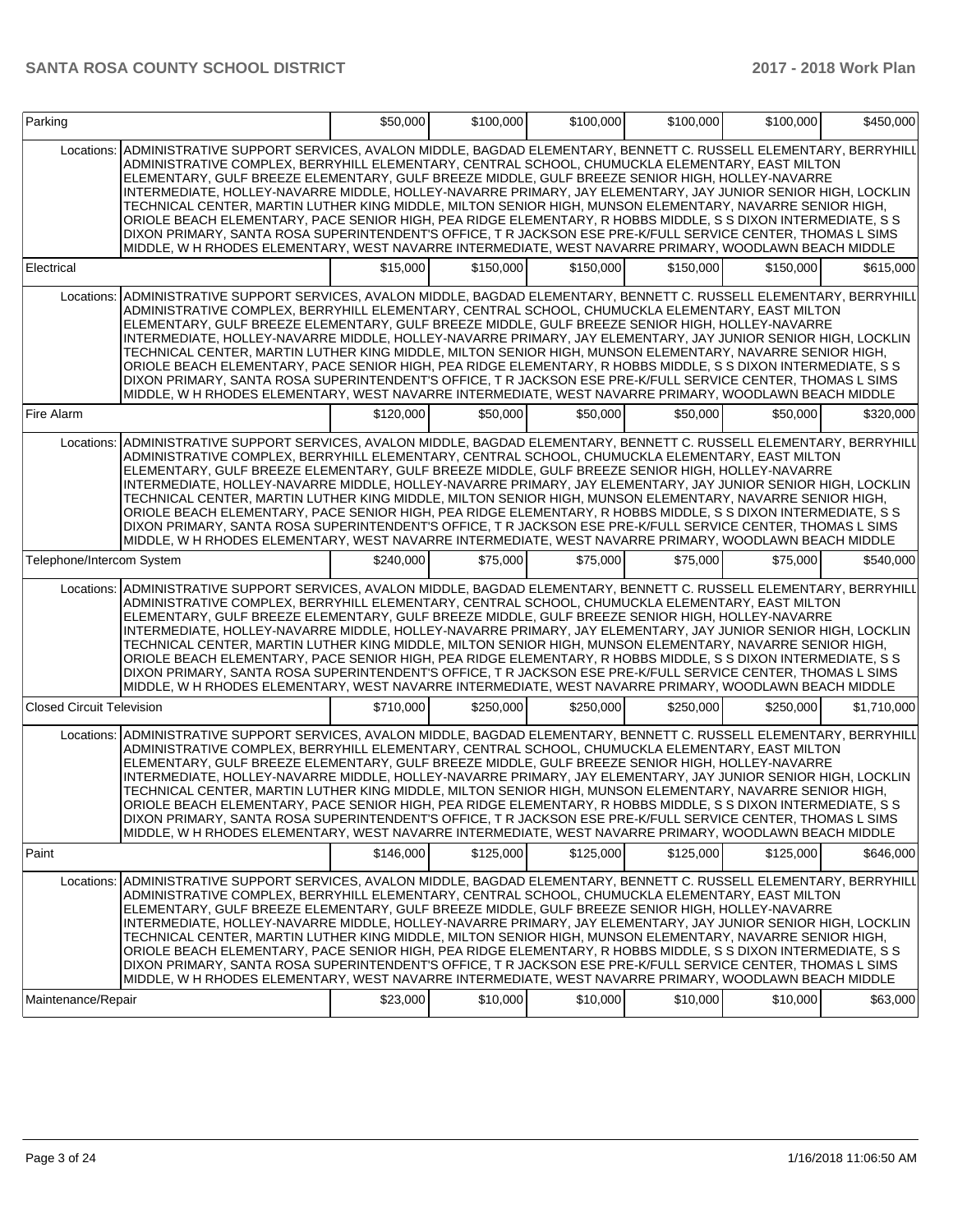|  |            |             |             | Locations:   ADMINISTRATIVE SUPPORT SERVICES, AVALON MIDDLE, BAGDAD ELEMENTARY, BENNETT C. RUSSELL ELEMENTARY, BERRYHILL<br>ADMINISTRATIVE COMPLEX, BERRYHILL ELEMENTARY, CENTRAL SCHOOL, CHUMUCKLA ELEMENTARY, EAST MILTON<br>IELEMENTARY. GULF BREEZE ELEMENTARY. GULF BREEZE MIDDLE. GULF BREEZE SENIOR HIGH. HOLLEY-NAVARRE<br>IINTERMEDIATE, HOLLEY-NAVARRE MIDDLE, HOLLEY-NAVARRE PRIMARY, JAY ELEMENTARY, JAY JUNIOR SENIOR HIGH, LOCKLIN<br>TECHNICAL CENTER, MARTIN LUTHER KING MIDDLE, MILTON SENIOR HIGH, MUNSON ELEMENTARY, NAVARRE SENIOR HIGH, |             |             |              |
|--|------------|-------------|-------------|--------------------------------------------------------------------------------------------------------------------------------------------------------------------------------------------------------------------------------------------------------------------------------------------------------------------------------------------------------------------------------------------------------------------------------------------------------------------------------------------------------------------------------------------------------------|-------------|-------------|--------------|
|  |            |             |             | ORIOLE BEACH ELEMENTARY, PACE SENIOR HIGH, PEA RIDGE ELEMENTARY, R HOBBS MIDDLE, S S DIXON INTERMEDIATE, S S<br>DIXON PRIMARY, SANTA ROSA SUPERINTENDENT'S OFFICE, T R JACKSON ESE PRE-K/FULL SERVICE CENTER, THOMAS L SIMS<br>IMIDDLE, W H RHODES ELEMENTARY, WEST NAVARRE INTERMEDIATE, WEST NAVARRE PRIMARY, WOODLAWN BEACH MIDDLE                                                                                                                                                                                                                        |             |             |              |
|  | Sub Total: | \$3,703,000 | \$3.030.000 | \$3.030.000                                                                                                                                                                                                                                                                                                                                                                                                                                                                                                                                                  | \$3.030.000 | \$3.030.000 | \$15,823,000 |

| <b>IPECO Maintenance Expenditures</b> | \$416,095   | \$416,095   | \$416,095   | \$416,095   | \$416,095   | \$2,080,475  |
|---------------------------------------|-------------|-------------|-------------|-------------|-------------|--------------|
| 1.50 Mill Sub Total: I                | \$3,286,905 | \$2,613,905 | \$2,613,905 | \$2,613,905 | \$2,613,905 | \$13,742,525 |

### No items have been specified.

|--|

### **Local 1.50 Mill Expenditure For Maintenance, Repair and Renovation**

Anticipated expenditures expected from local funding sources over the years covered by the current work plan.

| Item                                                         | 2017 - 2018<br><b>Actual Budget</b> | 2018 - 2019<br>Projected | 2019 - 2020<br>Projected | 2020 - 2021<br>Projected | 2021 - 2022<br>Projected | <b>Total</b> |
|--------------------------------------------------------------|-------------------------------------|--------------------------|--------------------------|--------------------------|--------------------------|--------------|
| Remaining Maint and Repair from 1.5 Mills                    | \$3,286,905                         | \$2,613,905              | \$2,613,905              | \$2,613,905              | \$2,613,905              | \$13,742,525 |
| Maintenance/Repair Salaries                                  | \$0                                 | \$0                      | \$0                      | \$0                      | \$0                      | \$0          |
| <b>School Bus Purchases</b>                                  | \$1,457,263                         | \$1,460,000              | \$1,460,000              | \$1,460,000              | \$1,460,000              | \$7,297,263  |
| <b>Other Vehicle Purchases</b>                               | \$0                                 | \$0                      | \$0                      | \$0                      | \$0                      | \$0          |
| Capital Outlay Equipment                                     | \$1,825,000                         | \$1,500,000              | \$1,500,000              | \$1,500,000              | \$1,500,000              | \$7,825,000  |
| <b>Rent/Lease Payments</b>                                   | \$0                                 | \$0                      | \$0                      | \$0                      | \$0                      | \$0          |
| <b>COP Debt Service</b>                                      | \$3,377,000                         | \$3,378,647              | \$3,370,351              | \$3,371,441              | \$3,343,138              | \$16,840,577 |
| Rent/Lease Relocatables                                      | \$291,000                           | \$250,000                | \$250,000                | \$250,000                | \$250,000                | \$1,291,000  |
| <b>Environmental Problems</b>                                | \$185,000                           | \$100,000                | \$100,000                | \$100,000                | \$100,000                | \$585,000    |
| s.1011.14 Debt Service                                       | \$0                                 | \$0                      | \$0                      | \$0                      | \$0                      | \$0          |
| <b>Special Facilities Construction Account</b>               | \$0                                 | \$0                      | \$0                      | \$0                      | \$0                      | \$0          |
| Premiums for Property Casualty Insurance - 1011.71<br>(4a,b) | \$865,067                           | \$870,000                | \$870,000                | \$870,000                | \$870,000                | \$4,345,067  |
| Qualified School Construction Bonds (QSCB)                   | \$0                                 | \$0                      | \$0                      | \$0                      | \$0                      | \$0          |
| Qualified Zone Academy Bonds (QZAB)                          | \$0                                 | \$0                      | \$0                      | \$0                      | \$0                      | \$0          |
| Repair/Replace Doors/Windows                                 | \$125,000                           | \$50,000                 | \$50,000                 | \$50,000                 | \$50,000                 | \$325,000    |
| <b>Relocating of Portables</b>                               | \$150,000                           | \$100,000                | \$100,000                | \$100,000                | \$100,000                | \$550,000    |
| Playground/P.E. Improvements                                 | \$115,000                           | \$75,000                 | \$75,000                 | \$75,000                 | \$75,000                 | \$415,000    |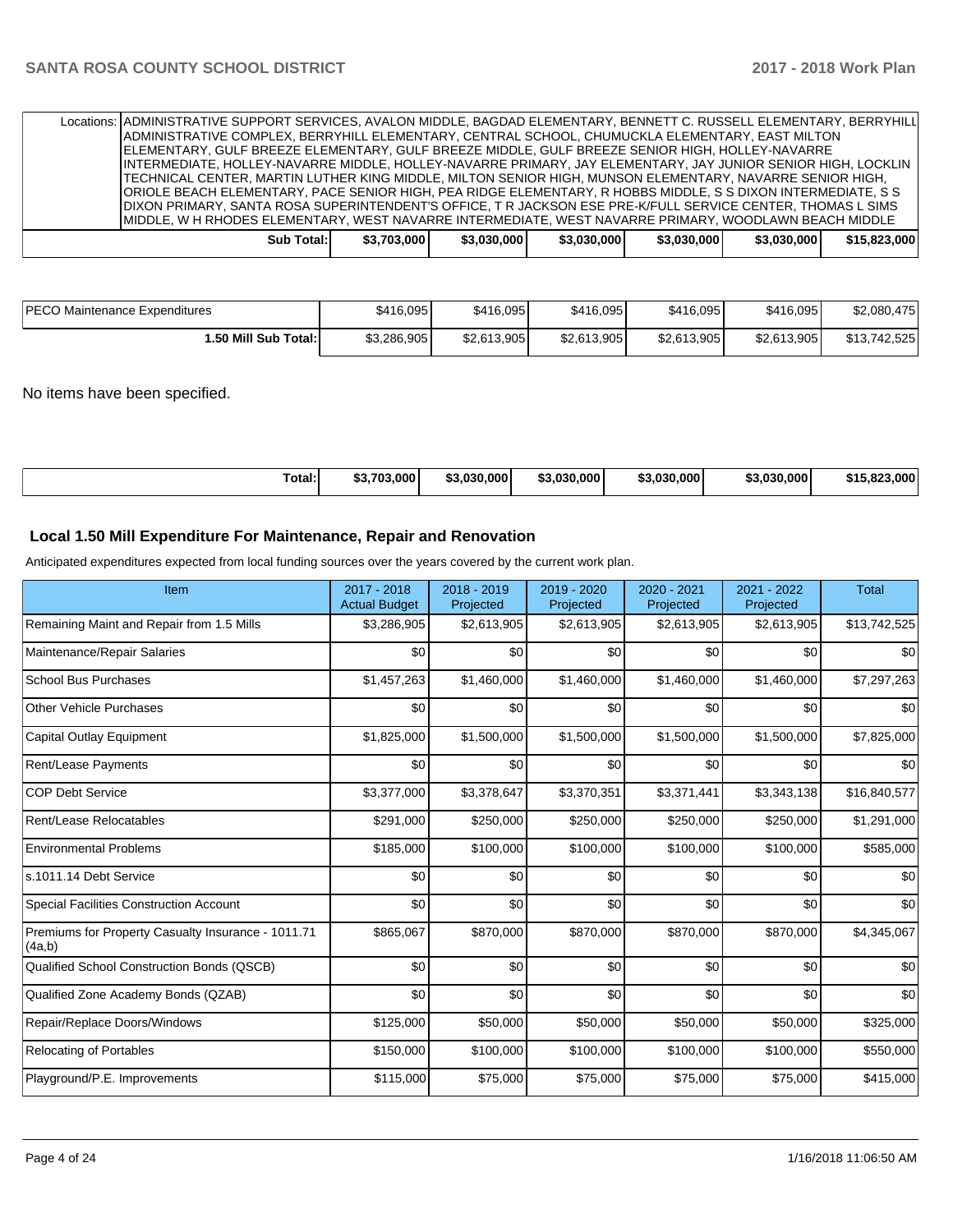| Local Expenditure Totals:                           | \$13,322,235 | \$11,852,552 | \$11,844,256 | \$11,845,346 | \$11,817,043 | \$60,681,432 |
|-----------------------------------------------------|--------------|--------------|--------------|--------------|--------------|--------------|
| Millage Funds Capital Outlay Pmt to Charter Schools | \$30,000     | \$30,000     | \$30,000     | \$30,000     | \$30,000     | \$150,000    |
| Other Paving (basketball, track, etc)               | \$30,000     | \$50,000     | \$50,000     | \$50,000     | \$50,000     | \$230,000    |
| Restroom/Locker Rm Renovations                      | \$60,000     | \$50,000     | \$50,000     | \$50,000     | \$50,000     | \$260,000    |
| Cabinets                                            | \$175,000    | \$75,000     | \$75,000     | \$75,000     | \$75,000     | \$475,000    |
| Whiteboards                                         | \$0          | \$50,000     | \$50,000     | \$50,000     | \$50,000     | \$200,000    |
| Technological Infrastructure                        | \$1,000,000  | \$1,000,000  | \$1,000,000  | \$1,000,000  | \$1,000,000  | \$5,000,000  |
| Maint. of Walkways & Awnings                        | \$50,000     | \$100,000    | \$100,000    | \$100,000    | \$100,000    | \$450,000    |
| <b>Classroom Renovations</b>                        | \$300,000    | \$75,000     | \$75,000     | \$75,000     | \$75,000     | \$600,000    |
| Repair/Replace Security Alarm                       | \$0          | \$25,000     | \$25,000     | \$25,000     | \$25,000     | \$100,000    |

# **Revenue**

### **1.50 Mill Revenue Source**

Schedule of Estimated Capital Outlay Revenue from each currently approved source which is estimated to be available for expenditures on the projects included in the tentative district facilities work program. All amounts are NET after considering carryover balances, interest earned, new COP's, 1011.14 and 1011.15 loans, etc. Districts cannot use 1.5-Mill funds for salaries except for those explicitly associated with maintenance/repair projects. (1011.71 (5), F.S.)

| Item                                                                              | Fund | $2017 - 2018$<br><b>Actual Value</b> | $2018 - 2019$<br>Projected | $2019 - 2020$<br>Projected | $2020 - 2021$<br>Projected | $2021 - 2022$<br>Projected | Total            |
|-----------------------------------------------------------------------------------|------|--------------------------------------|----------------------------|----------------------------|----------------------------|----------------------------|------------------|
| $(1)$ Non-exempt property<br>lassessed valuation                                  |      | \$9,861,255,888                      | \$10,661,002,446           | \$11,350,527,592           | \$12,133,374,993           | \$12,984,418,919           | \$56,990,579,838 |
| $(2)$ The Millege projected for<br>discretionary capital outlay per<br>ls.1011.71 |      | 1.40                                 | 1.40                       | 1.40                       | 1.40                       | 1.40                       |                  |
| (3) Full value of the 1.50-Mill<br>discretionary capital outlay per<br>s.1011.71  |      | \$16,566,910                         | \$17.910.484               | \$19,068,886               | \$20.384.070               | \$21,813,824               | \$95,744,174     |
| (4) Value of the portion of the 1.50<br>-Mill ACTUALLY levied                     | 370  | \$13,253,528                         | \$14,328,387               | \$15,255,109               | \$16,307,256               | \$17,451,059               | \$76,595,339     |
| $(5)$ Difference of lines $(3)$ and $(4)$                                         |      | \$3,313,382                          | \$3,582,097                | \$3,813,777                | \$4,076,814                | \$4,362,765                | \$19,148,835     |

### **PECO Revenue Source**

The figure in the row designated "PECO Maintenance" will be subtracted from funds available for new construction because PECO maintenance dollars cannot be used for new construction.

| Item                                 | Fund | 2017 - 2018<br><b>Actual Budget</b> | $2018 - 2019$<br>Projected | $2019 - 2020$<br>Projected | 2020 - 2021<br>Projected | 2021 - 2022<br>Projected | <b>Total</b> |
|--------------------------------------|------|-------------------------------------|----------------------------|----------------------------|--------------------------|--------------------------|--------------|
| <b>IPECO New Construction</b>        | 340  | \$0                                 | \$0                        | \$366.910                  | \$1,299,162              | \$1,628,545              | \$3.294.617  |
| <b>PECO Maintenance Expenditures</b> |      | \$416.095                           | \$416.095                  | \$416.095                  | \$416.095                | \$416.095                | \$2.080.475  |
|                                      |      | \$416.095                           | \$416.095                  | \$783,005                  | \$1,715,257              | \$2,044,640              | \$5,375,092  |

### **CO & DS Revenue Source**

Revenue from Capital Outlay and Debt Service funds.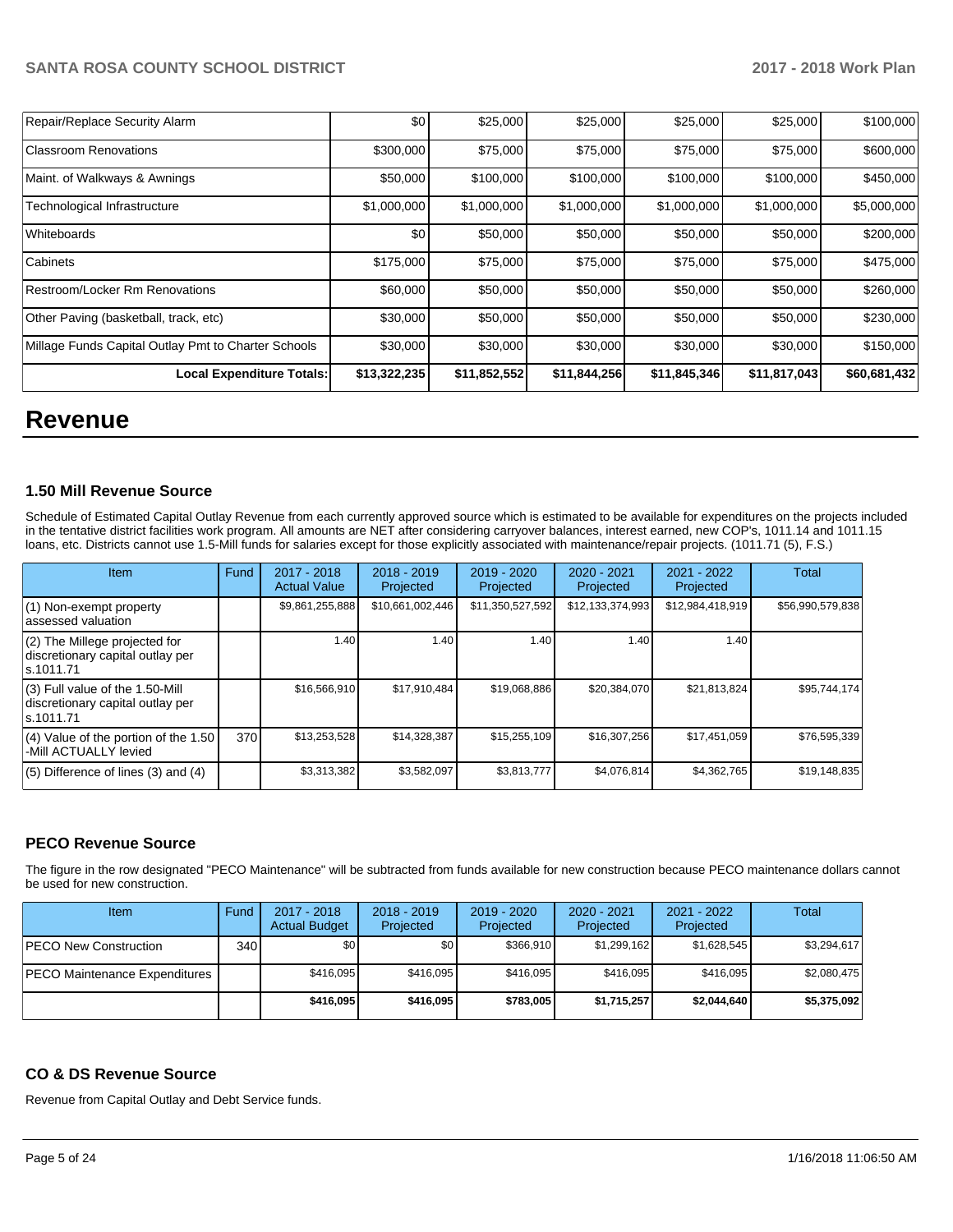| Item                                      | Fund             | $2017 - 2018$<br><b>Actual Budget</b> | $2018 - 2019$<br>Projected | $2019 - 2020$<br>Projected | $2020 - 2021$<br>Projected | 2021 - 2022<br>Projected | <b>Total</b> |
|-------------------------------------------|------------------|---------------------------------------|----------------------------|----------------------------|----------------------------|--------------------------|--------------|
| ICO & DS Cash Flow-through<br>Distributed | 360 <sup>1</sup> | \$430.306                             | \$430.306                  | \$430.306                  | \$430.306                  | \$430.306                | \$2,151,530  |
| ICO & DS Interest on<br>Undistributed CO  | 360              | \$9,040                               | \$9,040                    | \$9,040                    | \$9,040                    | \$9,040                  | \$45,200     |
|                                           |                  | \$439,346                             | \$439.346                  | \$439,346                  | \$439,346                  | \$439,346                | \$2,196,730  |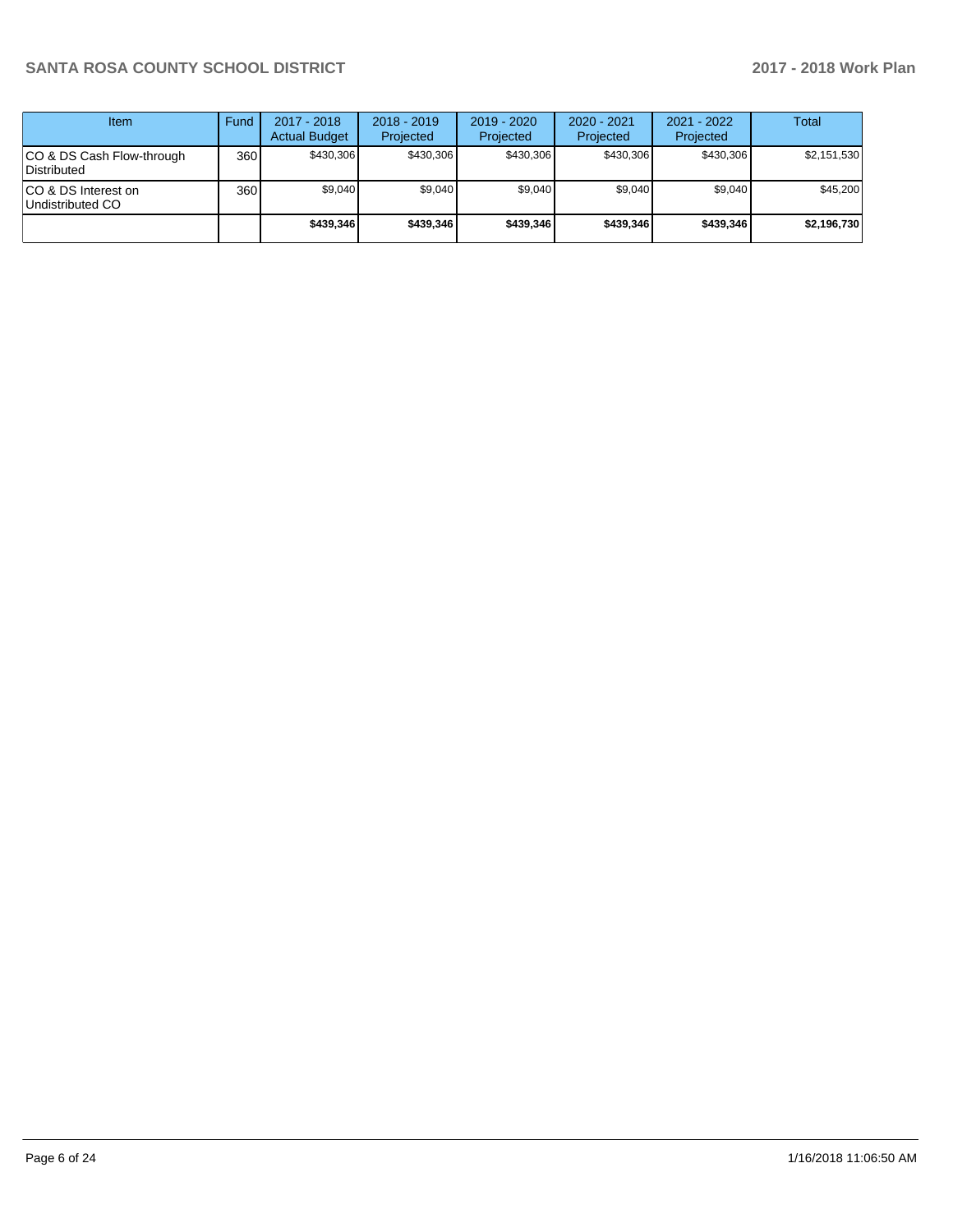### **Fair Share Revenue Source**

Nothing reported for this section. All legally binding commitments for proportionate fair-share mitigation for impacts on public school facilities must be included in the 5-year district work program.

### **Sales Surtax Referendum**

Specific information about any referendum for a 1-cent or 1/2-cent surtax referendum during the previous year.

#### **Did the school district hold a surtax referendum during the past fiscal year 2016 - 2017?**

Yes

| <b>Half Cent Sales Surtax</b> |
|-------------------------------|
| 3/28/2017                     |
| 12/31/2028                    |
| 1/1/2019                      |
| 12/31/2028                    |
| \$8,000,000                   |
| \$80,000,000                  |
| 10                            |
| 74 %                          |
| 26 %                          |
|                               |

### **Additional Revenue Source**

Any additional revenue sources

| Item                                                                                                   | $2017 - 2018$<br><b>Actual Value</b> | $2018 - 2019$<br>Projected | $2019 - 2020$<br>Projected | $2020 - 2021$<br>Projected | 2021 - 2022<br>Projected | <b>Total</b> |
|--------------------------------------------------------------------------------------------------------|--------------------------------------|----------------------------|----------------------------|----------------------------|--------------------------|--------------|
| Local Capital Improvement Fund (390)                                                                   | \$151,000                            | \$151,000                  | \$151,000                  | \$151,000                  | \$151,000                | \$755,000    |
| Proceeds from a s.1011.14/15 F.S. Loans                                                                | \$0                                  | \$0                        | \$0                        | \$0                        | \$0                      | \$0          |
| District Bonds - Voted local bond<br>referendum proceeds per s.9, Art VII<br><b>State Constitution</b> | \$0                                  | \$0                        | \$0                        | \$0                        | \$0                      | \$0          |
| Proceeds from Special Act Bonds                                                                        | \$0                                  | \$0                        | \$0                        | \$0                        | \$0                      | \$0          |
| Estimated Revenue from CO & DS Bond<br>Sale                                                            | \$0                                  | \$0                        | \$0                        | \$0                        | \$0                      | \$0          |
| Proceeds from Voted Capital<br>Improvements millage                                                    | \$0                                  | \$0                        | \$0                        | \$0                        | \$0                      | \$0          |
| Other Revenue for Other Capital Projects                                                               | \$0                                  | \$0                        | \$0                        | \$0                        | \$0                      | \$0          |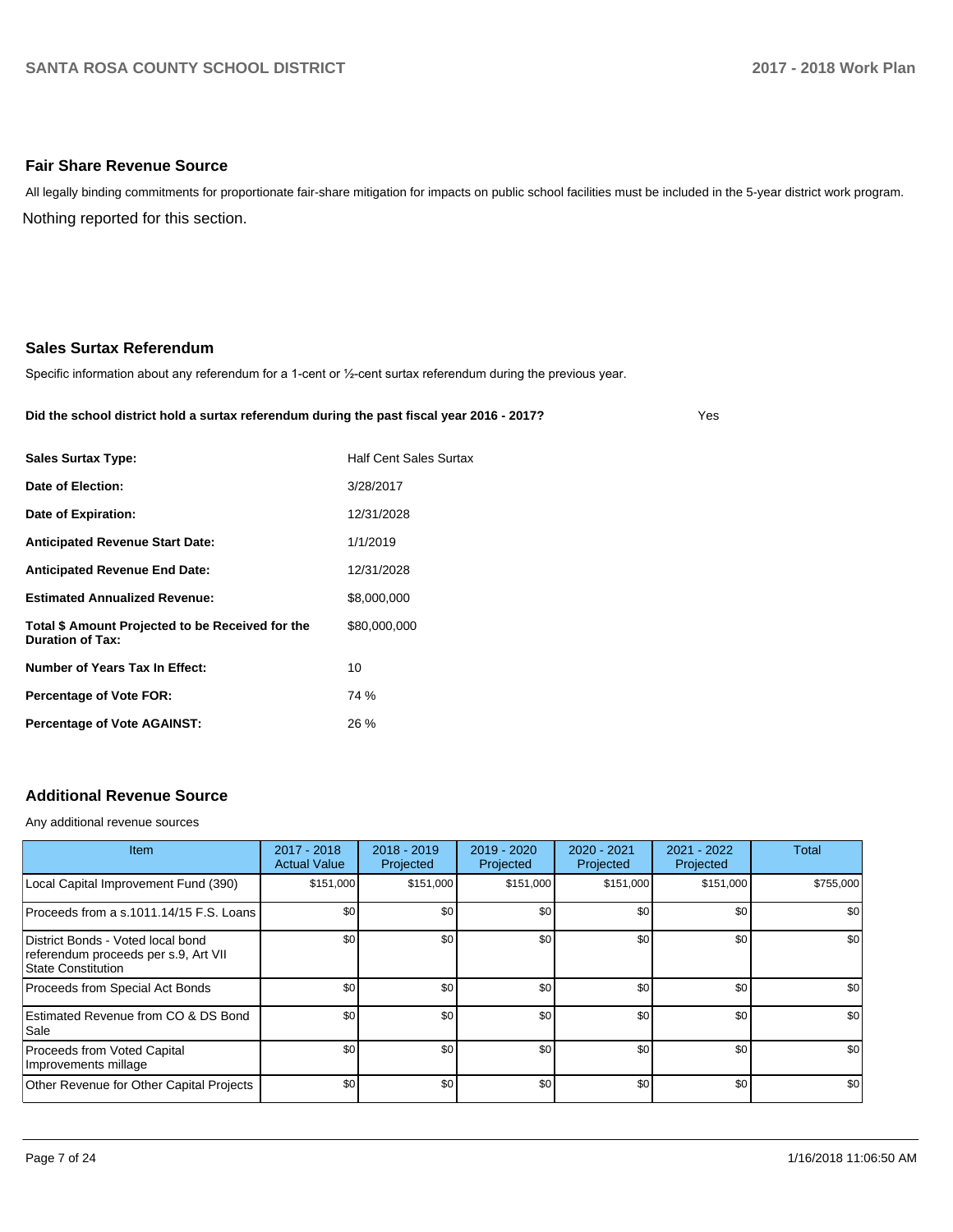| Proceeds from 1/2 cent sales surtax<br>authorized by school board                                                         | \$8,300,000    | \$8,300,000  | \$8,300,000 | \$8,300,000 | \$8,300,000 | \$41,500,000   |
|---------------------------------------------------------------------------------------------------------------------------|----------------|--------------|-------------|-------------|-------------|----------------|
| Proceeds from local governmental<br>infrastructure sales surtax                                                           | \$0            | \$0          | \$0         | \$0         | \$0         | \$0            |
| Proceeds from Certificates of<br>Participation (COP's) Sale                                                               | \$0            | \$0          | \$0         | \$0         | \$0         | \$0            |
| Classrooms First Bond proceeds amount<br>authorized in FY 1997-98                                                         | \$0            | \$0          | \$0         | \$0         | \$0         | \$0            |
| Classrooms for Kids                                                                                                       | \$0            | \$0          | \$0         | \$0         | \$0         | \$0            |
| <b>District Equity Recognition</b>                                                                                        | \$0            | \$0          | \$0         | \$0         | \$0         | \$0            |
| <b>Federal Grants</b>                                                                                                     | \$0            | \$0          | \$0         | \$0         | \$0         | \$0            |
| Proportionate share mitigation (actual<br>cash revenue only, not in kind donations)                                       | \$0            | \$0          | \$0         | \$0         | \$0         | \$0            |
| Impact fees received                                                                                                      | \$0            | \$0          | \$0         | \$0         | \$0         | \$0            |
| Private donations                                                                                                         | \$0            | \$0          | \$0         | \$0         | \$0         | \$0            |
| Grants from local governments or not-for-<br>profit organizations                                                         | \$0            | \$0          | \$0         | \$0         | \$0         | \$0            |
| Interest, Including Profit On Investment                                                                                  | \$0            | \$0          | \$0         | \$0         | \$0         | \$0            |
| Revenue from Bonds pledging proceeds<br>from 1 cent or 1/2 cent Sales Surtax                                              | \$0            | \$0          | \$0         | \$0         | \$0         | \$0            |
| <b>Total Fund Balance Carried Forward</b>                                                                                 | \$23,998,878   | \$2,665,086  | \$41,610    | \$445,914   | \$76,899    | \$27,228,387   |
| General Capital Outlay Obligated Fund<br><b>Balance Carried Forward From Total</b><br><b>Fund Balance Carried Forward</b> | (\$16,385,747) | \$0          | \$0         | \$0         | \$0         | (\$16,385,747) |
| Special Facilities Construction Account                                                                                   | \$0            | \$0          | \$0         | \$0         | \$0         | \$0            |
| One Cent - 1/2 Cent Sales Surtax Debt<br>Service From Total Fund Balance Carried<br>Forward                               | \$0            | \$0          | \$0         | \$0         | \$0         | \$0            |
| Capital Outlay Projects Funds Balance<br>Carried Forward From Total Fund<br><b>Balance Carried Forward</b>                | (\$2,665,086)  | (\$41,610)   | (\$445,914) | (\$76,899)  | (\$181,731) | (\$3,411,240)  |
| Capital Outlay - General Revenue (396)                                                                                    | \$11,104       | \$11,104     | \$11,104    | \$11.104    | \$11,104    | \$55,520       |
| Variance                                                                                                                  | (\$155,788)    | \$155,789    | \$0         | \$0         | \$0         | \$1            |
| <b>Subtotal</b>                                                                                                           | \$13,254,361   | \$11,241,369 | \$8,057,800 | \$8,831,119 | \$8,357,272 | \$49,741,921   |

# **Total Revenue Summary**

| <b>Item Name</b>                                           | $2017 - 2018$<br><b>Budget</b> | $2018 - 2019$<br>Projected | $2019 - 2020$<br>Projected | $2020 - 2021$<br>Projected | 2021 - 2022<br>Projected | <b>Five Year Total</b> |
|------------------------------------------------------------|--------------------------------|----------------------------|----------------------------|----------------------------|--------------------------|------------------------|
| Local 1.5 Mill Discretionary Capital Outlay<br>l Revenue   | \$13,253,528                   | \$14,328,387               | \$15,255,109               | \$16,307,256               | \$17,451,059             | \$76,595,339           |
| PECO and 1.5 Mill Maint and Other 1.5<br>Mill Expenditures | (\$13,322,235)                 | (\$11,852,552)             | (\$11,844,256)             | (S11, 845, 346)            | (\$11, 817, 043)         | (\$60,681,432)         |
| <b>PECO Maintenance Revenue</b>                            | \$416,095                      | \$416,095                  | \$416.095                  | \$416,095                  | \$416,095                | \$2,080,475            |
| <b>Available 1.50 Mill for New</b><br>  Construction       | (\$68,707)                     | \$2,475,835                | \$3.410.853                | \$4,461,910                | \$5,634,016              | \$15,913,907           |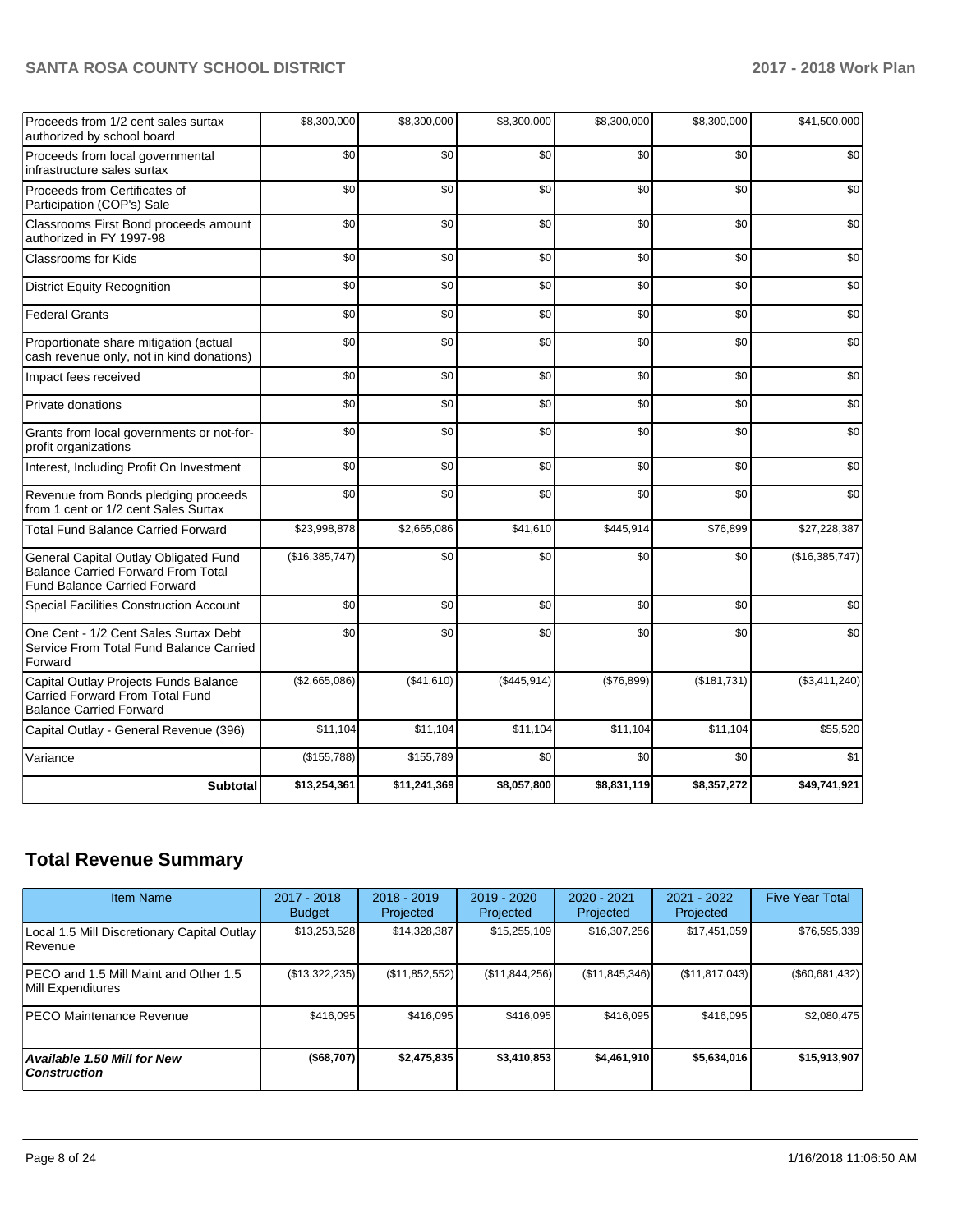| Item Name                        | $2017 - 2018$<br><b>Budget</b> | 2018 - 2019<br>Projected | 2019 - 2020<br>Projected | $2020 - 2021$<br>Projected | $2021 - 2022$<br>Projected | <b>Five Year Total</b> |
|----------------------------------|--------------------------------|--------------------------|--------------------------|----------------------------|----------------------------|------------------------|
| CO & DS Revenue                  | \$439,346                      | \$439,346                | \$439,346                | \$439,346                  | \$439,346                  | \$2,196,730            |
| PECO New Construction Revenue    | \$0                            | \$0                      | \$366.910                | \$1,299,162                | \$1,628,545                | \$3,294,617            |
| Other/Additional Revenue         | \$13,254,361                   | \$11,241,369             | \$8,057,800              | \$8,831,119                | \$8,357,272                | \$49,741,921           |
| <b>Total Additional Revenuel</b> | \$13,693,707                   | \$11,680,715             | \$8,864,056              | \$10,569,627               | \$10,425,163               | \$55,233,268           |
| <b>Total Available Revenue</b>   | \$13,625,000                   | \$14,156,550             | \$12,274,909             | \$15,031,537               | \$16,059,179               | \$71,147,175           |

# **Project Schedules**

### **Capacity Project Schedules**

A schedule of capital outlay projects necessary to ensure the availability of satisfactory classrooms for the projected student enrollment in K-12 programs.

| <b>Project Description</b>                                                                                            | Location                            |                          | 2017 - 2018 | 2018 - 2019 | 2019 - 2020 | 2020 - 2021 | 2021 - 2022 | <b>Total</b>    | Funded |
|-----------------------------------------------------------------------------------------------------------------------|-------------------------------------|--------------------------|-------------|-------------|-------------|-------------|-------------|-----------------|--------|
| Remodel 3 Intm<br>Clsrms (403,404<br>508) into ESE FT,<br>Res, & Storage                                              | <b>AVALON MIDDLE</b>                | Planned<br>Cost:         | \$0         | \$0         | \$276,120   | \$0         | \$0         | \$276,120 Yes   |        |
|                                                                                                                       |                                     | <b>Student Stations:</b> | $\mathbf 0$ | $\Omega$    | $-56$       | $\Omega$    | $\Omega$    | $-56$           |        |
| <b>Total Classrooms:</b>                                                                                              |                                     | 0                        | 0           | $-2$        | 0           | 0           | $-2$        |                 |        |
|                                                                                                                       |                                     | Gross Sq Ft:             | 0           | 0           | 2,655       | 0           | 0           | 2,655           |        |
| Demolish Bldg 3 &<br>17 (2020-21);<br>Demolish Bldg 6<br>$(2021 - 22)$                                                | <b>MILTON SENIOR</b><br><b>HIGH</b> | Planned<br>Cost:         | \$0         | \$0         | \$0         | \$1,536,106 | \$1,109,823 | \$2,645,929 Yes |        |
|                                                                                                                       |                                     | <b>Student Stations:</b> | $\mathbf 0$ | 0           | 0           | $-130$      | $-100$      | $-230$          |        |
|                                                                                                                       |                                     | <b>Total Classrooms:</b> | 0           | 0           | 0           | $-5$        | $-4$        | -9              |        |
|                                                                                                                       |                                     | Gross Sq Ft:             | 0           | 0           | 0           | $-10,742$   | $-7,761$    | $-18,503$       |        |
| 6 Classroom Addition<br>(2017-18); Remove 2<br><b>Relocatables Rms</b><br>603 & 604 (2018-19);<br>ESE Addtn (2019-20) | <b>JAY ELEMENTARY</b>               | Planned<br>Cost:         | \$2,000,000 | \$216,000   | \$545,184   | \$0         | \$0         | \$2,761,184 Yes |        |
|                                                                                                                       |                                     | <b>Student Stations:</b> | 116         | $-33$       | 35          | 0           | $\mathbf 0$ | 118             |        |
|                                                                                                                       |                                     | <b>Total Classrooms:</b> | 6           | $-2$        | 4           | $\mathbf 0$ | $\mathbf 0$ | 8               |        |
|                                                                                                                       |                                     | Gross Sq Ft:             | 5,244       | $-1,728$    | 2,524       | $\mathbf 0$ | $\mathbf 0$ | 6,040           |        |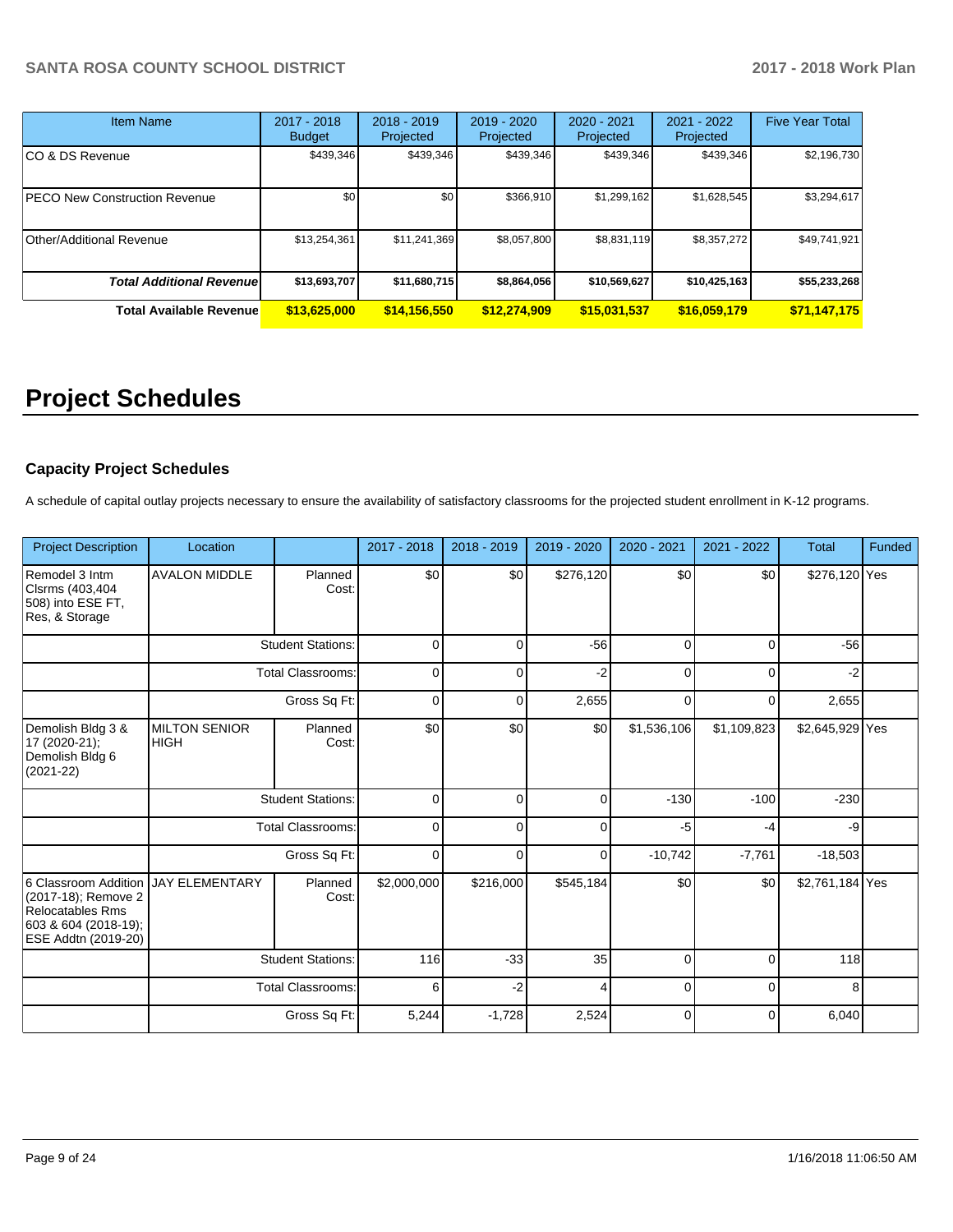| Remodel rooms<br>0219L, 0362L into<br><b>ESE Pre-K</b>                                                                                                                                                               | BENNETT C.<br><b>RUSSELL</b><br><b>ELEMENTARY</b> | Planned<br>Cost:         | \$0         | \$0       | \$201,250   | \$0            | \$0         | \$201,250 Yes   |  |
|----------------------------------------------------------------------------------------------------------------------------------------------------------------------------------------------------------------------|---------------------------------------------------|--------------------------|-------------|-----------|-------------|----------------|-------------|-----------------|--|
|                                                                                                                                                                                                                      |                                                   | <b>Student Stations:</b> | 0           | 0         | $-26$       | 0              | $\mathbf 0$ | $-26$           |  |
|                                                                                                                                                                                                                      |                                                   | <b>Total Classrooms:</b> | 0           | 0         | $\mathbf 0$ | 0              | $\mathbf 0$ | $\Omega$        |  |
|                                                                                                                                                                                                                      |                                                   | Gross Sq Ft:             | 0           | 0         | 1,610       | $\mathbf 0$    | $\mathbf 0$ | 1,610           |  |
| Return 1 Leased<br>Relocatable                                                                                                                                                                                       | <b>CHUMUCKLA</b><br><b>ELEMENTARY</b>             | Planned<br>Cost:         | \$0         | \$108,000 | \$0         | \$0            | \$0         | \$108,000 Yes   |  |
|                                                                                                                                                                                                                      |                                                   | <b>Student Stations:</b> | $\mathbf 0$ | $-18$     | $\pmb{0}$   | $\mathbf 0$    | $\pmb{0}$   | $-18$           |  |
|                                                                                                                                                                                                                      |                                                   | <b>Total Classrooms:</b> | $\mathbf 0$ | $-1$      | $\pmb{0}$   | 0              | 0           | $-1$            |  |
|                                                                                                                                                                                                                      |                                                   | Gross Sq Ft:             | $\mathbf 0$ | $-864$    | 0           | 0              | 0           | $-864$          |  |
| Remodel 2 Intm<br>Clsrms (414,416) into<br>ESE FT, Itin, &<br>Storage                                                                                                                                                | S S DIXON<br><b>INTERMEDIATE</b>                  | Planned<br>Cost:         | \$0         | \$202,500 | \$0         | \$0            | \$0         | \$202,500 Yes   |  |
|                                                                                                                                                                                                                      |                                                   | <b>Student Stations:</b> | 0           | $-34$     | $\mathbf 0$ | 0              | $\mathbf 0$ | $-34$           |  |
|                                                                                                                                                                                                                      |                                                   | <b>Total Classrooms:</b> | 0           | $-1$      | $\mathbf 0$ | 0              | $\mathbf 0$ | $-1$            |  |
|                                                                                                                                                                                                                      | Gross Sq Ft:                                      |                          | 0           | 1,620     | $\mathbf 0$ | $\mathbf 0$    | $\mathbf 0$ | 1,620           |  |
| Remodel Intm<br><b>Clsrms</b><br>(216, 217, 243, 244)<br>into Resource Rms &<br>Itinerant Spc; (2018-<br>19); Remodel 4 Intm.<br>Clsrms<br>(2,207,215,238) into<br>Primary Clsrms,<br>Mech, & Storage<br>$(2019-20)$ | <b>EAST MILTON</b><br><b>ELEMENTARY</b>           | Planned<br>Cost:         | \$0         | \$557,250 | \$574,625   | \$0            | \$0         | \$1,131,875 Yes |  |
|                                                                                                                                                                                                                      |                                                   | <b>Student Stations:</b> | $\mathbf 0$ | $-88$     | $-16$       | $\mathbf 0$    | 0           | $-104$          |  |
|                                                                                                                                                                                                                      |                                                   | <b>Total Classrooms:</b> | $\mathbf 0$ | -4        | $\mathbf 0$ | $\mathbf 0$    | 0           | $-4$            |  |
|                                                                                                                                                                                                                      |                                                   | Gross Sq Ft:             | 0           | 4,458     | 4,597       | $\mathbf 0$    | $\pmb{0}$   | 9,055           |  |
| Return 3 Leased<br>Portables<br>(702, 703, 704)                                                                                                                                                                      | HOLLEY-NAVARRE<br><b>PRIMARY</b>                  | Planned<br>Cost:         | \$0         | \$0       | \$0         | \$324,000      | \$0         | \$324,000 Yes   |  |
|                                                                                                                                                                                                                      |                                                   | <b>Student Stations:</b> | 0           | 0         | 0           | $-54$          | $\mathbf 0$ | $-54$           |  |
|                                                                                                                                                                                                                      |                                                   | Total Classrooms:        | 0           | 0         | 0           | $-3$           | $\mathbf 0$ | $-3$            |  |
|                                                                                                                                                                                                                      |                                                   | Gross Sq Ft:             | 0           | 0         | 0           | $-2,592$       | $\mathbf 0$ | $-2,592$        |  |
| Return 2 Leased<br>Relocatables                                                                                                                                                                                      | HOLLEY-NAVARRE<br><b>INTERMEDIATE</b>             | Planned<br>Cost:         | \$0         | \$348,500 | \$0         | \$0            | \$0         | \$348,500 Yes   |  |
|                                                                                                                                                                                                                      |                                                   | <b>Student Stations:</b> | 0           | $-44$     | $\mathbf 0$ | $\mathbf 0$    | $\mathbf 0$ | $-44$           |  |
|                                                                                                                                                                                                                      |                                                   | Total Classrooms:        | $\pmb{0}$   | $-2$      | $\mathbf 0$ | $\overline{0}$ | $\mathbf 0$ | $-2$            |  |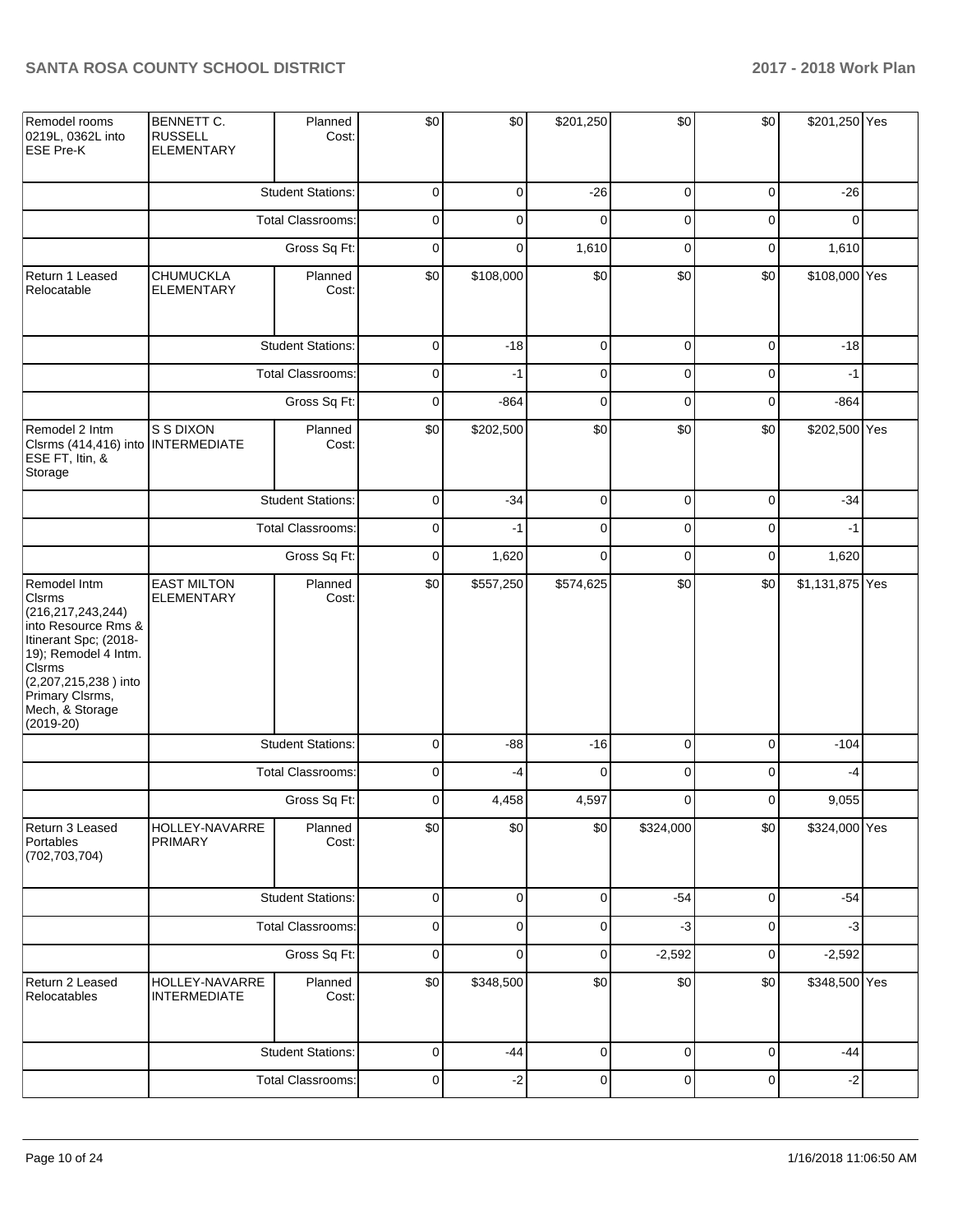|                                                                                                                                                                                                                                                                            |                                                                                                             | Gross Sq Ft:             | 0           | $-2,788$    | 0           | $\mathbf 0$  | $\overline{0}$ | $-2,788$        |  |
|----------------------------------------------------------------------------------------------------------------------------------------------------------------------------------------------------------------------------------------------------------------------------|-------------------------------------------------------------------------------------------------------------|--------------------------|-------------|-------------|-------------|--------------|----------------|-----------------|--|
| Demolish Portion of<br>Bldg 1 (2018-19);<br>Demolish Bldg 4<br>$(2019-20)$                                                                                                                                                                                                 | <b>JAY ELEMENTARY</b>                                                                                       | Planned<br>Cost:         | \$0         | \$1,693,875 | \$1,408,250 | \$0          | \$0            | \$3,102,125 Yes |  |
|                                                                                                                                                                                                                                                                            | PEA RIDGE<br><b>ELEMENTARY</b><br><b>WEST NAVARRE</b><br><b>PRIMARY</b><br>R HOBBS MIDDLE<br>CENTRAL SCHOOL | <b>Student Stations:</b> | 0           | $-216$      | $-216$      | $\mathbf{0}$ | $\mathbf 0$    | $-432$          |  |
|                                                                                                                                                                                                                                                                            |                                                                                                             | <b>Total Classrooms:</b> | 0           | $-10$       | $-10$       | 0            | $\mathbf 0$    | $-20$           |  |
|                                                                                                                                                                                                                                                                            |                                                                                                             | Gross Sq Ft:             | 0           | $-13,551$   | $-11,266$   | 0            | $\mathbf 0$    | $-24,817$       |  |
| Remodel 3 Intm<br>Clsrms (91,94,95)<br>into ESE Pre-K &<br>Part-time Rms (2018-<br>19); Remodel 2 Pri<br>Clsrms (75,77) into<br>Resource Rm &<br>Storage (2020-21);<br>Remodel 3 Pri<br>Clsrms (84,85,105)<br>into 2 ESE Rms &<br><b>Associated Space</b><br>$(2021 - 22)$ |                                                                                                             | Planned<br>Cost:         | \$0         | \$395,875   | \$0         | \$253,625    | \$361,875      | \$1,011,375 Yes |  |
|                                                                                                                                                                                                                                                                            |                                                                                                             | <b>Student Stations:</b> | $\mathbf 0$ | $-31$       | $\mathbf 0$ | $-36$        | $-34$          | $-101$          |  |
|                                                                                                                                                                                                                                                                            |                                                                                                             | <b>Total Classrooms:</b> | 0           | $\Omega$    | $\mathbf 0$ | $-2$         | $-1$           | $-3$            |  |
|                                                                                                                                                                                                                                                                            |                                                                                                             | Gross Sq Ft:             | 0           | 3,167       | $\mathbf 0$ | 2,029        | 2,895          | 8,091           |  |
| Return 3 Leased<br>Relocatables                                                                                                                                                                                                                                            |                                                                                                             | Planned<br>Cost:         | \$0         | \$324,000   | \$0         | \$0          | \$0            | \$324,000 Yes   |  |
|                                                                                                                                                                                                                                                                            | <b>Student Stations:</b><br><b>Total Classrooms:</b>                                                        |                          | 0           | $-28$       | $\mathbf 0$ | $\mathbf 0$  | $\mathbf 0$    | $-28$           |  |
|                                                                                                                                                                                                                                                                            |                                                                                                             |                          | 0           | $-3$        | 0           | 0            | $\mathbf 0$    | $-3$            |  |
|                                                                                                                                                                                                                                                                            |                                                                                                             | Gross Sq Ft:             | $\mathbf 0$ | $-2,592$    | $\mathbf 0$ | $\mathbf 0$  | 0              | $-2,592$        |  |
| Remodel 5 Intm<br>Clsrms into 2 ESE<br>Clsrms & Associated<br>Space                                                                                                                                                                                                        |                                                                                                             | Planned<br>Cost:         | \$0         | \$0         | \$0         | \$397,488    | \$0            | \$397,488 Yes   |  |
|                                                                                                                                                                                                                                                                            |                                                                                                             | <b>Student Stations:</b> | 0           | 0           | 0           | $-88$        | 0              | $-88$           |  |
|                                                                                                                                                                                                                                                                            |                                                                                                             | Total Classrooms:        | 0           | 0           | 0           | $-3$         | 0              | $-3$            |  |
|                                                                                                                                                                                                                                                                            |                                                                                                             | Gross Sq Ft:             | $\pmb{0}$   | 0           | $\pmb{0}$   | 3,822        | $\mathbf 0$    | 3,822           |  |
| Removing 2 Leased<br>Relocatables (2018-<br>19); Demolish Bldgs<br>2,5,6 (2020-21); 4<br>New Clsrms (2021-<br>22)                                                                                                                                                          |                                                                                                             | Planned<br>Cost:         | \$0         | \$247,104   | \$0         | \$1,104,246  | \$3,321,600    | \$4,672,950 Yes |  |
|                                                                                                                                                                                                                                                                            |                                                                                                             | <b>Student Stations:</b> | $\mathbf 0$ | $-47$       | $\pmb{0}$   | $-119$       | 100            | $-66$           |  |
|                                                                                                                                                                                                                                                                            |                                                                                                             | <b>Total Classrooms:</b> | $\mathsf 0$ | $-2$        | $\mathbf 0$ | $-5$         | $\overline{4}$ | $-3$            |  |
|                                                                                                                                                                                                                                                                            |                                                                                                             | Gross Sq Ft:             | $\pmb{0}$   | $-1,728$    | $\pmb{0}$   | $-7,722$     | 3,600          | $-5,850$        |  |
| Return 2 Leased<br>Relocatables                                                                                                                                                                                                                                            | <b>GULF BREEZE</b><br><b>SENIOR HIGH</b>                                                                    | Planned<br>Cost:         | \$0         | \$247,104   | \$0         | \$0          | \$0            | \$247,104 Yes   |  |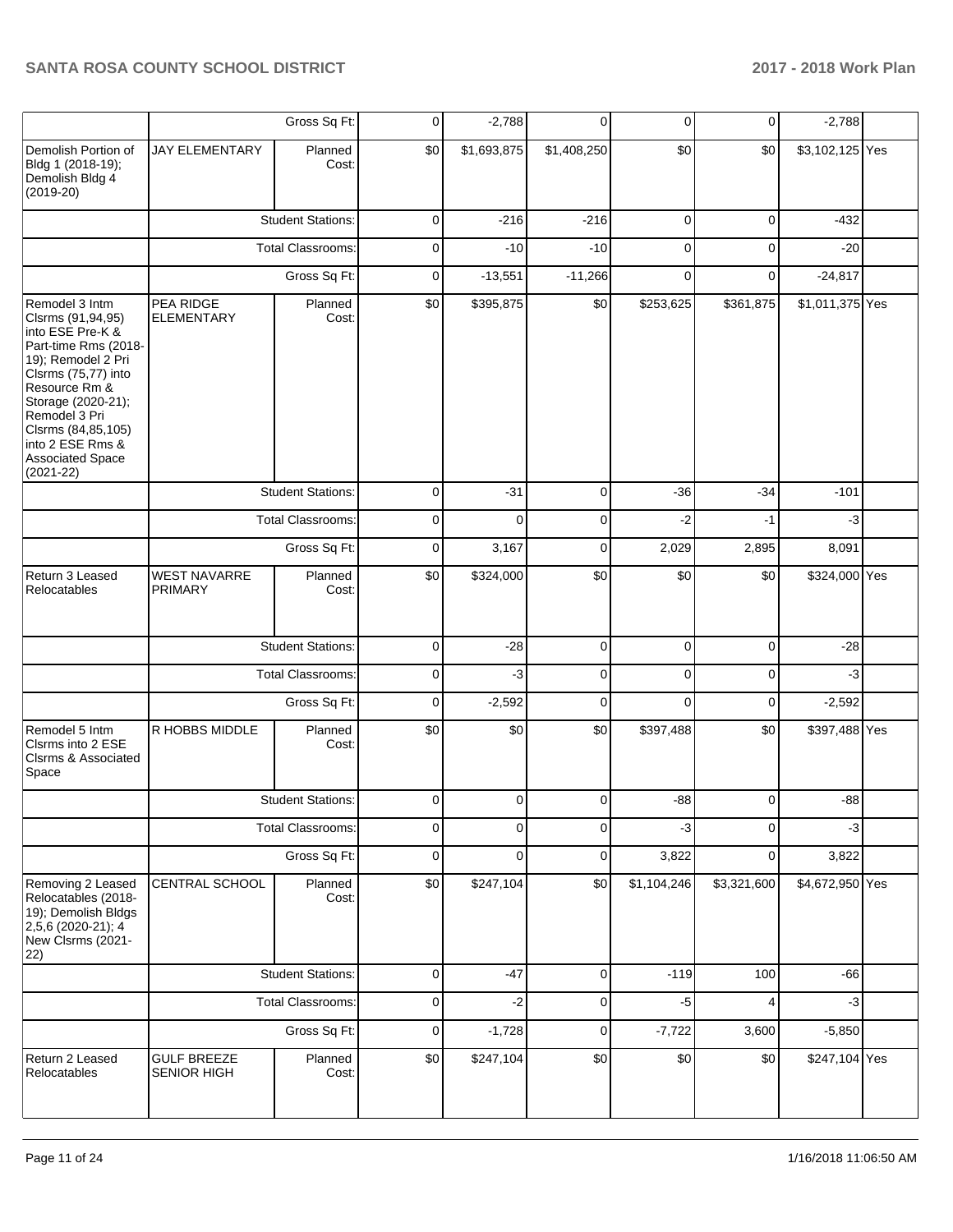|                                                                                                             |                           | <b>Student Stations:</b> | 0           | $-50$        | 0           | $\overline{0}$ | $\Omega$    | $-50$           |  |
|-------------------------------------------------------------------------------------------------------------|---------------------------|--------------------------|-------------|--------------|-------------|----------------|-------------|-----------------|--|
|                                                                                                             |                           | <b>Total Classrooms:</b> | $\mathbf 0$ | $-2$         | 0           | 0              | $\Omega$    | $-2$            |  |
|                                                                                                             |                           | Gross Sq Ft:             | 0           | $-1,728$     | 0           | 0              | 0           | $-1,728$        |  |
| Remodel 4 Clsrms<br>(48,50,51,54) into<br>Resource Rooms,<br>Storage, & Suppl<br>Instruct.                  | <b>PACE SENIOR HIGH</b>   | Planned<br>Cost:         | \$0         | \$0          | \$461,604   | \$0            | \$0         | \$461,604 Yes   |  |
|                                                                                                             |                           | <b>Student Stations:</b> | $\mathbf 0$ | 0            | $-100$      | $\Omega$       | $\Omega$    | $-100$          |  |
|                                                                                                             |                           | <b>Total Classrooms:</b> | 0           | 0            | -4          | 0              | $\Omega$    | -4              |  |
|                                                                                                             |                           | Gross Sq Ft:             | $\mathbf 0$ | 0            | 3,228       | 0              | 0           | 3,228           |  |
| NEW SCHOOL,<br>NEW<br>CONSTRUCTION:<br>South End K-8 @<br>Elkhart Dr & Federal<br>St, Navarre<br>(unfunded) | Location not<br>specified | Planned<br>Cost:         | \$0         | \$30,226,104 | \$0         | \$0            | \$0         | \$30,226,104 No |  |
|                                                                                                             |                           | <b>Student Stations:</b> | $\mathbf 0$ | 1,182        | 0           | $\Omega$       | $\Omega$    | 1,182           |  |
|                                                                                                             |                           | <b>Total Classrooms:</b> | $\mathbf 0$ | 94           | 0           | 0              | 0           | 94              |  |
|                                                                                                             |                           | Gross Sq Ft:             | 0           | 160,752      | $\mathbf 0$ | $\Omega$       | 0           | 160,752         |  |
|                                                                                                             |                           | <b>Planned Cost:</b>     | \$2,000,000 | \$34,566,312 | \$3,467,033 | \$3,615,465    | \$4,793,298 | \$48,442,108    |  |
|                                                                                                             |                           | <b>Student Stations:</b> | 116         | 593          | $-379$      | $-427$         | $-34$       | $-131$          |  |
|                                                                                                             |                           | <b>Total Classrooms:</b> | 6           | 67           | $-12$       | $-18$          | -1          | 42              |  |
|                                                                                                             |                           | Gross Sq Ft:             | 5,244       | 145,018      | 3,348       | $-15,205$      | $-1,266$    | 137,139         |  |

### **Other Project Schedules**

Major renovations, remodeling, and additions of capital outlay projects that do not add capacity to schools.

| <b>Project Description</b>                                                                                                                                              | Location                                   | 2017 - 2018<br><b>Actual Budget</b> | 2018 - 2019<br>Projected | 2019 - 2020<br>Projected | 2020 - 2021<br>Projected | 2021 - 2022<br>Projected | Total           | Funded |
|-------------------------------------------------------------------------------------------------------------------------------------------------------------------------|--------------------------------------------|-------------------------------------|--------------------------|--------------------------|--------------------------|--------------------------|-----------------|--------|
| DDC Controls (2017-18); Site<br>Improvements/Parking (2019-<br>20); Expand/Renovate<br>Kitchen/Cafeteria (2020-21)                                                      | <b>AVALON MIDDLE</b>                       | \$110,000                           | \$0                      | \$140,000                | \$1,000,000              | \$0                      | \$1,250,000 Yes |        |
| Energy Upgrades & Addl funds<br>for Chiller Plant/HVAC<br>Renovation (2017-18); Site<br>Improvements - Parking (2019-<br>$ 20\rangle$                                   | <b>MARTIN LUTHER KING</b><br><b>MIDDLE</b> | \$3,400,000                         | \$0                      | \$60,000                 | \$0                      | \$0                      | \$3,460,000 Yes |        |
| Other Renovations Bldg 1<br>(unfunded)                                                                                                                                  | <b>AVALON MIDDLE</b>                       | \$0                                 | \$0                      | \$0                      | \$0                      | \$6,845,740              | \$6,845,740 No  |        |
| Other Renovations Bldgs 1 & 2<br>(unfunded)                                                                                                                             | <b>MARTIN LUTHER KING</b><br><b>MIDDLE</b> | \$0                                 | \$0                      | \$1,718,805              | \$0                      | \$438,840                | \$2,157,645 No  |        |
| Bldg 35 Energy Upgrades,<br>Chiller Plant, HVAC Renov.<br>(2017/18); Site Improvements -<br>Drainage & Parking (2019-20);<br>Other Renovations Bldg 52<br>$(2021 - 22)$ | IMILTON SENIOR HIGH                        | \$1,500,000                         | \$0                      | \$140,000                | \$0                      | \$827,355                | \$2,467,355 Yes |        |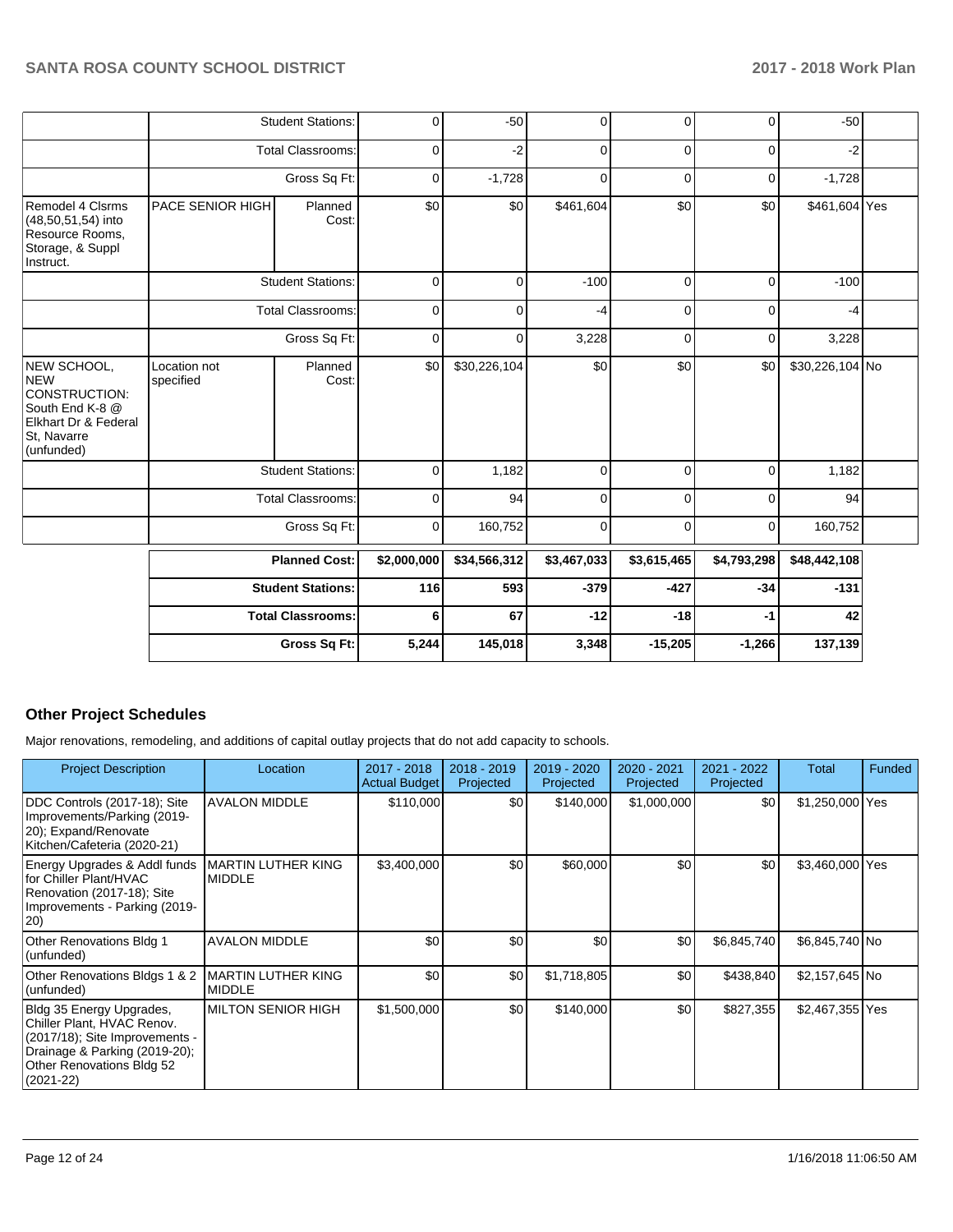| Other Renovations Bldg 35;<br>Bldg 50; Bldg 35; (unfunded)                                                                                     | <b>MILTON SENIOR HIGH</b>                              | \$272,340   | \$1,005,385 | \$0          | \$1,445,995 | \$0       | \$2,723,720 No  |  |
|------------------------------------------------------------------------------------------------------------------------------------------------|--------------------------------------------------------|-------------|-------------|--------------|-------------|-----------|-----------------|--|
| <b>Flood Remediation (June</b><br>2017); Site Improvement - Bus<br>Loading Area (2019-20); Other<br>Renovations Bldg 5 (2021-22)               | <b>EAST MILTON</b><br><b>ELEMENTARY</b>                | \$500,000   | \$0         | \$40,000     | \$0         | \$277,801 | \$817,801 Yes   |  |
| DOUGLAS A. DILLON<br>ADMINISTRATIVE CENTER<br>Addl Funding for<br>Remodel/Renovation of Newly<br><b>Acquired Site</b>                          | Location not specified                                 | \$500,000   | \$0         | \$0          | \$0         | \$0       | \$500,000 Yes   |  |
| Kitchen/Cafeteria (2017-18);<br>Skills Lab, Resrouce Rms,<br>Offices, Storage, Lounge,<br><b>Mechanical Rms, Restrms</b><br>Addition (2019-20) | <b>JAY ELEMENTARY</b>                                  | \$3,500,000 | \$0         | \$1,030,496  | \$0         | \$0       | \$4,530,496 Yes |  |
| <b>SANTA ROSA ADULT</b><br><b>SCHOOL</b><br>New Gang Restrooms                                                                                 | LOCKLIN TECHNICAL<br>CENTER                            | \$150,000   | \$0         | \$0          | \$0         | \$0       | \$150,000 Yes   |  |
| FUTURE HIGH SCHOOL SITE: Location not specified<br><b>Advanced Placement Academy</b><br>@ Bell Ln                                              |                                                        | \$1,000,000 | \$0         | \$0          | \$0         | \$0       | \$1,000,000 Yes |  |
| Septic System (2017-18); New<br>Covered PE Area (2018-19);<br>Site Improvement - Parking<br>$(2021 - 22)$                                      | CENTRAL SCHOOL                                         | \$60,000    | \$596,024   | \$0          | \$0         | \$75,000  | \$731,024 Yes   |  |
| New Switches for Data<br>Processing                                                                                                            | <b>SANTA ROSA</b><br>SUPERINTENDENT'S<br><b>OFFICE</b> | \$125,000   | \$0         | \$0          | \$0         | \$0       | \$125,000 Yes   |  |
| Other Renovations Bldgs 1 & 7<br>(unfunded)                                                                                                    | <b>BAGDAD ELEMENTARY</b>                               | \$0         | \$0         | \$4,844,410  | \$0         | \$0       | \$4,844,410 No  |  |
| Site Improvements - Parking                                                                                                                    | <b>BAGDAD ELEMENTARY</b>                               | \$0         | \$40,000    | \$0          | \$0         | \$0       | \$40,000 Yes    |  |
| DDC Controls (2018-19); Site<br>Development - Parking (2020-<br>21)                                                                            | <b>BENNETT C. RUSSELL</b><br><b>ELEMENTARY</b>         | \$0         | \$100,000   | \$0          | \$75,000    | \$0       | \$175,000 Yes   |  |
| Other Renovations (unfunded)                                                                                                                   | <b>BENNETT C. RUSSELL</b><br><b>ELEMENTARY</b>         | \$0         | \$0         | \$11,900,389 | \$0         | \$0       | \$11,900,389 No |  |
| Energy Upgrades, DDC<br>Controls, LED Lighting                                                                                                 | <b>BERRYHILL</b><br><b>ELEMENTARY</b>                  | \$0         | \$380,638   | \$0          | \$0         | \$0       | \$380,638 Yes   |  |
| Other Renovations Bldgs 1<br>(2019-20) & 5 (2021-22)                                                                                           | <b>CHUMUCKLA</b><br><b>ELEMENTARY</b>                  | \$0         | \$0         | \$693,050    | \$0         | \$783,895 | \$1,476,945 Yes |  |
| Other Renovations Bldg 10<br>(unfunded)                                                                                                        | <b>S S DIXON PRIMARY</b>                               | \$0         | \$0         | \$893,993    | \$0         | \$0       | \$893,993 No    |  |
| Other Renovations Bldgs1, 3<br>(unfunded)                                                                                                      | <b>EAST MILTON</b><br><b>ELEMENTARY</b>                | \$0         | \$4,261,438 | \$0          | \$0         | \$0       | \$4,261,438 No  |  |
| Remodel rooms 160, 161 into<br>Art classroom & associated<br>space (2019-20); Site<br>Improvement - Parking (2020-<br>$ 21\rangle$             | <b>GULF BREEZE</b><br><b>ELEMENTARY</b>                | \$0         | \$0         | \$178,750    | \$40,000    | \$0       | \$218,750 Yes   |  |
| Other Renovations Bldgs 1, 2,<br>3, 4, 13 (unfunded)                                                                                           | <b>GULF BREEZE</b><br><b>ELEMENTARY</b>                | \$0         | \$2,714,432 | \$578,842    | \$1,962,203 | \$0       | \$5,255,477 No  |  |
| Site Improvement - Parking<br>$(2018-19)$                                                                                                      | HOLLEY-NAVARRE<br><b>PRIMARY</b>                       | \$0         | \$75,000    | \$0          | \$0         | \$0       | \$75,000 Yes    |  |
| Other Renovations Bldg 1<br>(unfunded)                                                                                                         | HOLLEY-NAVARRE<br><b>PRIMARY</b>                       | \$0         | \$0         | \$10,689,705 | \$0         | \$0       | \$10,689,705 No |  |
| Site Improvement - Parking &<br>Bus Ramp (2018-19); Other<br>Renovations Bldgs 1 (2019-20);<br>8 5 (2020-21)                                   | HOLLEY-NAVARRE<br><b>INTERMEDIATE</b>                  | \$0         | \$60,000    | \$112,880    | \$1,707,577 | \$0       | \$1,880,457 Yes |  |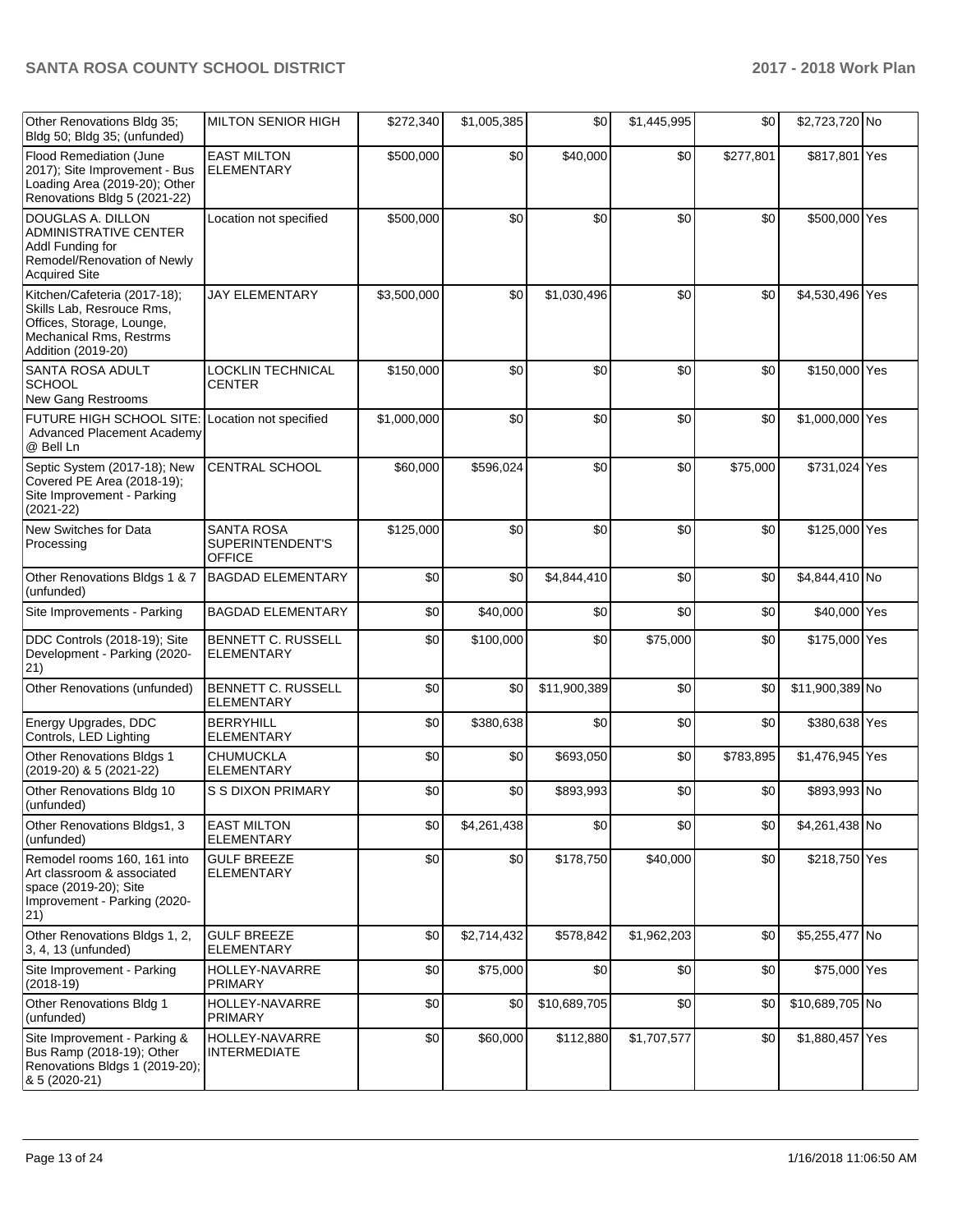| Site Improvement - Parking<br>(2018-19); Other Renovations<br>Bldgs 1, 2 (2019-20); 3, 5,<br>(2020-21); 6, 11, 12 (2021-22)                                                   | T R JACKSON ESE PRE-<br><b>K/FULL SERVICE</b><br><b>CENTER</b> | \$0 | \$100,000   | \$657,280   | \$450,192    | \$236,882   | \$1,444,354 Yes |  |
|-------------------------------------------------------------------------------------------------------------------------------------------------------------------------------|----------------------------------------------------------------|-----|-------------|-------------|--------------|-------------|-----------------|--|
| Other Renovations Bldg 1<br>(unfunded)                                                                                                                                        | ORIOLE BEACH<br><b>ELEMENTARY</b>                              | \$0 | \$7,000,103 | \$0         | \$0          | \$0         | \$7,000,103 No  |  |
| Site Improvement (2018-19)                                                                                                                                                    | ORIOLE BEACH<br>ELEMENTARY                                     | \$0 | \$100,000   | \$0         | \$0          | \$0         | \$100,000 Yes   |  |
| Other Renovations (unfunded)                                                                                                                                                  | <b>PEA RIDGE</b><br><b>ELEMENTARY</b>                          | \$0 | \$0         | \$7,998,422 | \$0          | \$0         | \$7,998,422 No  |  |
| Site Improvement - Parking                                                                                                                                                    | <b>PEA RIDGE</b><br><b>ELEMENTARY</b>                          | \$0 | \$65,000    | \$0         | \$0          | \$0         | \$65,000 Yes    |  |
| Site Improvement - Parking<br>$(2018-19)$                                                                                                                                     | W H RHODES<br><b>ELEMENTARY</b>                                | \$0 | \$50,000    | \$0         | \$0          | \$0         | \$50,000 Yes    |  |
| Other Renovations (2019-20)                                                                                                                                                   | W H RHODES<br><b>ELEMENTARY</b>                                | \$0 | \$0         | \$462,934   | \$0          | \$0         | \$462,934 Yes   |  |
| Site Improvement - Parking<br>$(2019-20)$                                                                                                                                     | <b>WEST NAVARRE</b><br><b>PRIMARY</b>                          | \$0 | \$0         | \$160,000   | \$0          | \$0         | \$160,000 Yes   |  |
| Other Renovations (unfunded)                                                                                                                                                  | <b>WEST NAVARRE</b><br><b>PRIMARY</b>                          | \$0 | \$0         | \$0         | \$10,129,561 | \$0         | \$10,129,561 No |  |
| Site Improvement - Parking<br>(2018-19); Site Expansion<br>$(2020-21)$                                                                                                        | <b>WEST NAVARRE</b><br><b>INTERMEDIATE</b>                     | \$0 | \$75,000    | \$0         | \$50,000     | \$0         | \$125,000 Yes   |  |
| Other Renovations (unfunded)                                                                                                                                                  | <b>WEST NAVARRE</b><br><b>INTERMEDIATE</b>                     | \$0 | \$0         | \$0         | \$9,497,788  | \$0         | \$9,497,788 No  |  |
| Site Improvement - Parking,<br>Drainage (2018-19); Other<br>Renovations Bldg 1 (2021-22)                                                                                      | <b>GULF BREEZE MIDDLE</b>                                      | \$0 | \$120,000   | \$0         | \$0          | \$1,245,795 | \$1,365,795 Yes |  |
| Other Renovations Bldgs 2, 4,<br>5 (unfunded)                                                                                                                                 | <b>GULF BREEZE MIDDLE</b>                                      | \$0 | \$0         | \$0         | \$2,097,048  | \$0         | \$2,097,048 No  |  |
| Site Improvement - PE Courts<br>& Track (2019-20); Remodel<br>Custodial Storage (Bldg 6, Rm<br>5) into Material Storage                                                       | R HOBBS MIDDLE                                                 | \$0 | \$0         | \$75,000    | \$0          | \$41,600    | \$116,600 Yes   |  |
| Other Renovations Bldg 1 & 2<br>$(2021 - 22)$                                                                                                                                 | R HOBBS MIDDLE                                                 | \$0 | \$0         | \$0         | \$0          | \$3,464,939 | \$3,464,939 Yes |  |
| Site Improvement - Parking<br>$(2019-20)$                                                                                                                                     | HOLLEY-NAVARRE<br><b>MIDDLE</b>                                | \$0 | \$0         | \$60,000    | \$0          | \$0         | \$60,000 Yes    |  |
| Other Renovations Bldg 1<br>(unfunded)                                                                                                                                        | THOMAS L SIMS MIDDLE                                           | \$0 | \$0         | \$8,343,722 | \$0          | \$0         | \$8,343,722 No  |  |
| Expand/Renovate Kitchen<br>$(2019-20)$                                                                                                                                        | <b>WOODLAWN BEACH</b><br><b>MIDDLE</b>                         | \$0 | \$0         | \$1,401,064 | \$0          | \$0         | \$1,401,064 Yes |  |
| Expand/Renovate<br>Kitchen/Cafeteria (2020-21)                                                                                                                                | <b>GULF BREEZE SENIOR</b><br>HIGH                              | \$0 | \$0         | \$0         | \$4,595,591  | \$0         | \$4,595,591 Yes |  |
| Bldg 11 HVAC Renovation<br>(2018-19); Site Improvement -<br>Parking & Bus Ramp (2019-<br>20); Bldg 9 HVAC Renovation<br>$(2020-21)$                                           | <b>GULF BREEZE SENIOR</b><br>HIGH                              | \$0 | \$662,245   | \$100,000   | \$952,755    | \$0         | \$1,715,000 Yes |  |
| Site Improvement - Parking<br>(2018-19); Renovate Bldg 9<br>$(2019-20)$                                                                                                       | JAY JUNIOR SENIOR<br><b>HIGH</b>                               | \$0 | \$150,000   | \$363,185   | \$0          | \$0         | \$513,185 Yes   |  |
| Site Improvement - Pave South<br>Side of Russell Center (2018-<br>19); Remodel Bldg 11, Rm 103<br>into VPI Lab (2019-20); Other<br>Renovations Bldgs 13 & 15<br>$(2021 - 22)$ | <b>LOCKLIN TECHNICAL</b><br><b>CENTER</b>                      | \$0 | \$75,000    | \$125,840   | \$0          | \$1,805,950 | \$2,006,790 Yes |  |
| Other Renovations Bldg 1, 2,<br>$(10, 17 \text{ (unfundred)}$                                                                                                                 | LOCKLIN TECHNICAL<br><b>CENTER</b>                             | \$0 | \$754,015   | \$234,365   | \$1,218,725  | \$0         | \$2,207,105 No  |  |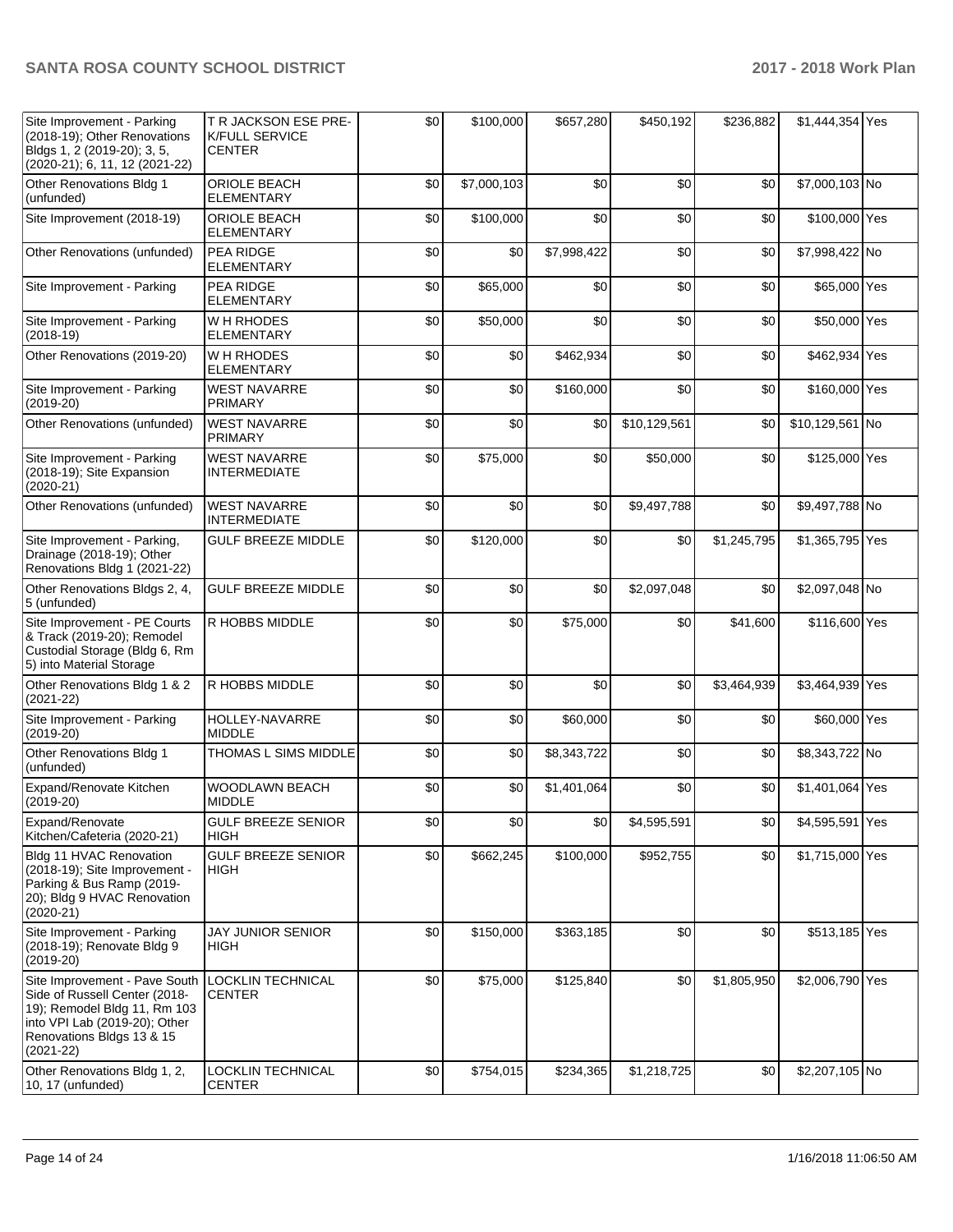| Site Improvement - Parking<br>(2018-19); Renovate Bldg 1<br>(2019-20); Expand/Renovate<br>Gym (2020-21)                              | <b>INAVARRE SENIOR HIGH</b>            | \$0          | \$75,000     | \$708,225    | \$2,244,957  | \$0 <sub>1</sub> | \$3,028,182 Yes              |  |
|--------------------------------------------------------------------------------------------------------------------------------------|----------------------------------------|--------------|--------------|--------------|--------------|------------------|------------------------------|--|
| Renovate Bldg 1 (2018-19);<br>Expand/Renovate Gym (2019-<br>20); Site Development &<br>Improvement - Parking & Bus<br>Ramp (2020-21) | <b>PACE SENIOR HIGH</b>                | \$0          | \$92,435     | \$2,174,172  | \$300,000    | \$0 <sub>1</sub> | \$2,566,607 Yes              |  |
| <b>NEW SCHOOL, SITE</b><br>DEVELOPMENT: South End<br>K-8 @ Elkhart Dr & Federal St,<br>Navarre                                       | Location not specified                 | \$0          | \$7,000,000  | \$0          | \$0          | \$0              | \$7,000,000 Yes              |  |
| Site Improvement - Track, Bus<br>Ramp, Parking (2019-20)                                                                             | IS S DIXON<br><b>INTERMEDIATE</b>      | \$0          | \$0          | \$125,000    | \$0          | \$0 <sub>1</sub> | \$125,000 Yes                |  |
| <b>Other Renovations Bldg 1</b><br>(unfunded)                                                                                        | <b>HOLLEY-NAVARRE</b><br><b>MIDDLE</b> | \$0          | \$0          | \$7,018,232  | \$0          | \$0              | \$7,018,232 No               |  |
| Other Renovations Bldg 13                                                                                                            | <b>S S DIXON PRIMARY</b>               | \$0          | \$0          | \$0          | \$0          | \$2,506,664      | \$2,506,664 Yes              |  |
|                                                                                                                                      |                                        | \$11,117,340 | \$25,551,715 | \$63,028,761 | \$37,767,392 |                  | \$18,550,461   \$156,015,669 |  |

### **Additional Project Schedules**

Any projects that are not identified in the last approved educational plant survey.

| <b>Project Description</b>                  | Location                                 | <b>Num</b><br>Classroom<br>s | 2017 - 2018<br><b>Actual Budget</b> | 2018 - 2019<br>Projected | 2019 - 2020<br>Projected | 2020 - 2021<br>Projected | 2021 - 2022<br>Projected | <b>Total</b>  | Funded |
|---------------------------------------------|------------------------------------------|------------------------------|-------------------------------------|--------------------------|--------------------------|--------------------------|--------------------------|---------------|--------|
| Baseball & Softball<br><b>Batting Cages</b> | <b>MILTON SENIOR</b><br><b>HIGH</b>      |                              | \$100,000                           | \$0                      | \$0                      | \$0                      | \$0                      | \$100,000 Yes |        |
| Baseball & Softball<br><b>Batting Cages</b> | <b>CENTRAL SCHOOL</b>                    |                              | \$100,000                           | \$0                      | \$0                      | \$0                      | \$0                      | \$100,000 Yes |        |
| Football Field Irrigation                   | <b>GULF BREEZE</b><br><b>SENIOR HIGH</b> |                              | \$100,000                           | \$0                      | \$0                      | \$0                      | \$0                      | \$100,000 Yes |        |
| Lights @ Athletic<br>Activity Field         | <b>NAVARRE SENIOR</b><br><b>HIGH</b>     |                              | \$300,000                           | \$0                      | \$0                      | \$0                      | \$0                      | \$300,000 Yes |        |
| Joint-use Concession<br>Stand               | <b>NAVARRE SENIOR</b><br><b>HIGH</b>     |                              | \$150,000                           | \$0                      | \$0                      | \$0                      | \$0                      | \$150,000 Yes |        |
| Remodel Lounge into<br>Guidance Office      | <b>JAY JUNIOR</b><br><b>SENIOR HIGH</b>  |                              | \$30,000                            | \$0                      | \$0                      | \$0                      | \$0                      | \$30,000 Yes  |        |
|                                             |                                          |                              | \$780,000                           | \$0                      | \$0                      | \$0                      | \$0                      | \$780,000     |        |

### **Non Funded Growth Management Project Schedules**

Schedule indicating which projects, due to planned development, that CANNOT be funded from current revenues projected over the next five years.

Nothing reported for this section.

# **Tracking**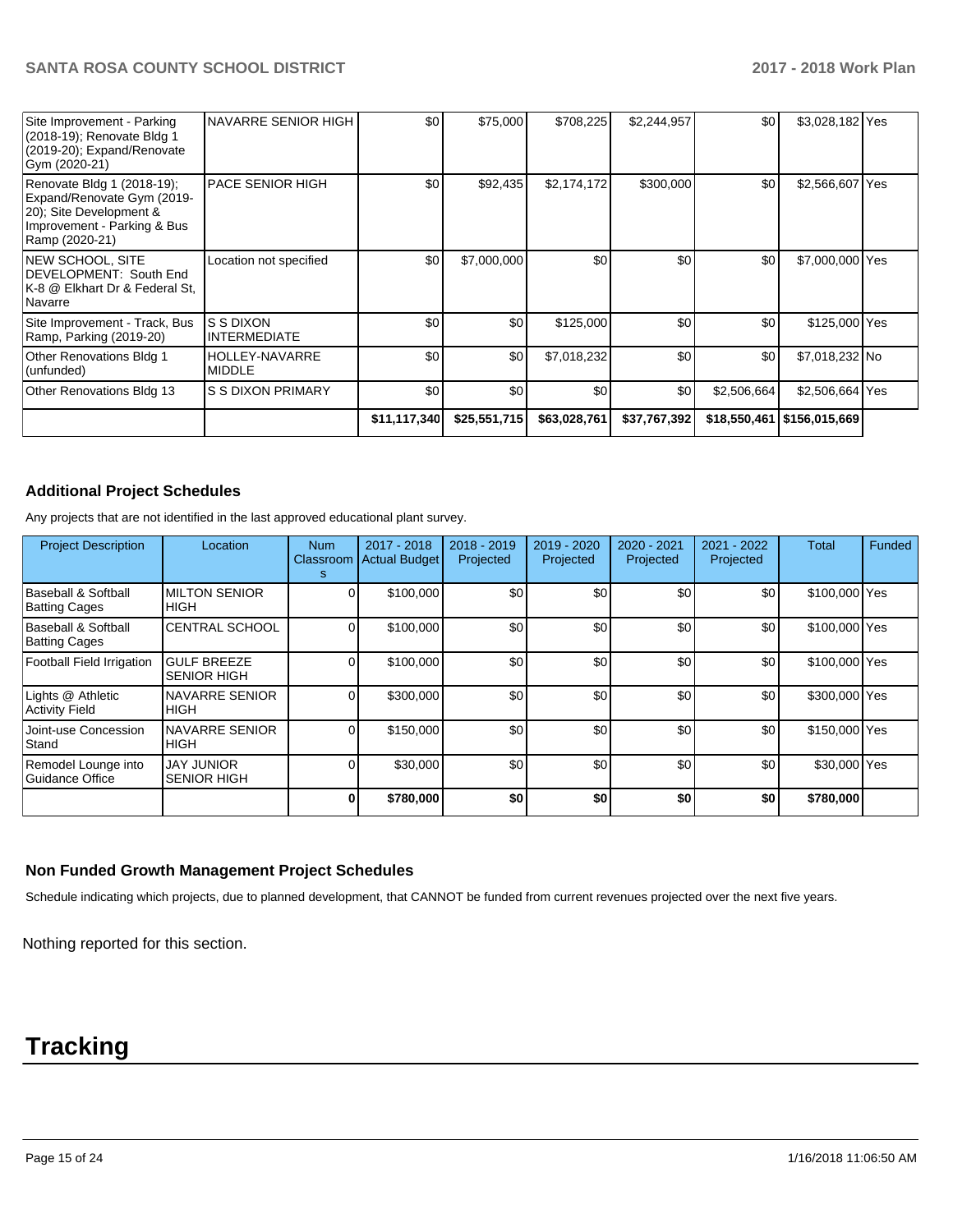# **Capacity Tracking**

| Location                                             | $2017 -$<br>2018 Satis.<br>Stu. Sta. | Actual<br>$2017 -$<br><b>2018 FISH</b><br>Capacity | Actual<br>$2016 -$<br>2017<br><b>COFTE</b> | # Class<br><b>Rooms</b> | Actual<br>Average<br>$2017 -$<br>2018 Class | Actual<br>$2017 -$<br>2018<br><b>Utilization</b> | <b>New</b><br>Stu.<br>Capacity | <b>New</b><br>Rooms to<br>be<br>Added/Re | Projected<br>$2021 -$<br>2022<br><b>COFTE</b> | Projected<br>$2021 -$<br>2022<br><b>Utilization</b> | Projected<br>$2021 -$<br>2022 Class<br><b>Size</b> |
|------------------------------------------------------|--------------------------------------|----------------------------------------------------|--------------------------------------------|-------------------------|---------------------------------------------|--------------------------------------------------|--------------------------------|------------------------------------------|-----------------------------------------------|-----------------------------------------------------|----------------------------------------------------|
| <b>CENTRAL SCHOOL</b>                                | 710                                  | 639                                                | 557                                        | 32                      | <b>Size</b><br>17                           | 87.00 %                                          | -66                            | moved<br>-3                              | 602                                           | 105.00%                                             | 21                                                 |
| <b>BERRYHILL</b><br><b>ELEMENTARY</b>                | 913                                  | 913                                                | 804                                        | 50                      | 16                                          | 88.00 %                                          | $\Omega$                       | $\Omega$                                 | 833                                           | 91.00 %                                             | 17                                                 |
| <b>BAGDAD ELEMENTARY</b>                             | 579                                  | 579                                                | 441                                        | 31                      | 14                                          | 76.00 %                                          | 0                              | $\mathbf 0$                              | 427                                           | 74.00 %                                             | 14                                                 |
| <b>CHUMUCKLA</b><br>ELEMENTARY                       | 393                                  | 393                                                | 339                                        | 22                      | 15                                          | 86.00 %                                          | $-18$                          | $-1$                                     | 350                                           | 93.00 %                                             | 17                                                 |
| <b>EAST MILTON</b><br><b>ELEMENTARY</b>              | 988                                  | 988                                                | 719                                        | 51                      | 14                                          | 73.00 %                                          | $-104$                         | $-4$                                     | 764                                           | 86.00 %                                             | 16                                                 |
| <b>GULF BREEZE</b><br><b>ELEMENTARY</b>              | 913                                  | 913                                                | 722                                        | 48                      | 15                                          | 79.00 %                                          | 0                              | $\mathbf 0$                              | 760                                           | 83.00 %                                             | 16                                                 |
| WOODLAWN BEACH<br><b>MIDDLE</b>                      | 1,176                                | 1,058                                              | 1,041                                      | 53                      | 20                                          | 98.00 %                                          | $\Omega$                       | $\mathbf 0$                              | 1,061                                         | 100.00%                                             | 20                                                 |
| HOLLEY-NAVARRE<br><b>PRIMARY</b>                     | 986                                  | 986                                                | 910                                        | 56                      | 16                                          | 92.00 %                                          | -54                            | $-3$                                     | 862                                           | 92.00 %                                             | 16                                                 |
| <b>BENNETT C. RUSSELL</b><br><b>ELEMENTARY</b>       | 1,076                                | 1,076                                              | 868                                        | 60                      | 14                                          | 81.00%                                           | $-26$                          | $\mathbf 0$                              | 869                                           | 83.00 %                                             | 14                                                 |
| <b>THOMAS L SIMS MIDDLE</b>                          | 960                                  | 864                                                | 970                                        | 45                      | 22                                          | 112.00 %                                         | $\mathbf 0$                    | $\mathbf 0$                              | 901                                           | 104.00%                                             | 20                                                 |
| S S DIXON<br><b>INTERMEDIATE</b>                     | 903                                  | 903                                                | 872                                        | 44                      | 20                                          | 97.00 %                                          | $-34$                          | $-1$                                     | 848                                           | 98.00 %                                             | 20                                                 |
| <b>WEST NAVARRE</b><br><b>PRIMARY</b>                | 971                                  | 971                                                | 845                                        | 56                      | 15                                          | 87.00 %                                          | $-28$                          | $-3$                                     | 875                                           | 93.00 %                                             | 17                                                 |
| NAVARRE SENIOR HIGH                                  | 2,320                                | 2,204                                              | 1,975                                      | 93                      | 21                                          | 90.00 %                                          | 0                              | $\Omega$                                 | 2,274                                         | 103.00%                                             | 24                                                 |
| <b>WEST NAVARRE</b><br><b>INTERMEDIATE</b>           | 1,088                                | 1,088                                              | 998                                        | 53                      | 19                                          | 92.00 %                                          | $\Omega$                       | $\Omega$                                 | 954                                           | 88.00 %                                             | 18                                                 |
| <b>AVALON MIDDLE</b>                                 | 949                                  | 854                                                | 708                                        | 44                      | 16                                          | 83.00 %                                          | $-56$                          | $-2$                                     | 742                                           | 93.00 %                                             | 18                                                 |
| HOLLEY-NAVARRE<br><b>INTERMEDIATE</b>                | 963                                  | 963                                                | 886                                        | 47                      | 19                                          | 92.00 %                                          | -44                            | $-2$                                     | 848                                           | 92.00 %                                             | 19                                                 |
| <b>HOLLEY-NAVARRE</b><br>MIDDLE                      | 995                                  | 895                                                | 947                                        | 46                      | 21                                          | 106.00%                                          | $\Omega$                       | $\mathbf 0$                              | 933                                           | 104.00%                                             | 20                                                 |
| <b>PEA RIDGE</b><br><b>ELEMENTARY</b>                | 962                                  | 962                                                | 777                                        | 49                      | 16                                          | 81.00%                                           | $-101$                         | $-3$                                     | 792                                           | 92.00 %                                             | 17                                                 |
| <b>ORIOLE BEACH</b><br><b>ELEMENTARY</b>             | 846                                  | 846                                                | 838                                        | 46                      | 18                                          | 99.00 %                                          | $\Omega$                       | $\Omega$                                 | 848                                           | 100.00%                                             | 18                                                 |
| LOCKLIN TECHNICAL<br><b>CENTER</b>                   | 313                                  | 375                                                | 219                                        | 16                      | 14                                          | 58.00 %                                          | $\overline{0}$                 | $\overline{0}$                           | 166                                           | 44.00 %                                             | 10                                                 |
| BERRYHILL<br><b>ADMINISTRATIVE</b><br><b>COMPLEX</b> | 67                                   | 67                                                 | 23                                         | 6                       | 4                                           | 35.00 %                                          | 0                              | $\Omega$                                 | 17                                            | 25.00 %                                             | 3                                                  |
| MUNSON ELEMENTARY                                    | 250                                  | $\mathbf 0$                                        | $\Omega$                                   | 12                      | $\overline{0}$                              | 0.00%                                            | $\mathbf 0$                    | $\mathbf 0$                              | 0                                             | 0.00%                                               | 0                                                  |
| <b>S S DIXON PRIMARY</b>                             | 745                                  | 745                                                | 746                                        | 42                      | 18                                          | 100.00%                                          | $\mathbf 0$                    | $\mathbf 0$                              | 761                                           | 102.00%                                             | 18                                                 |
| PACE SENIOR HIGH                                     | 2,195                                | 2,085                                              | 1,764                                      | 90                      | 20                                          | 85.00 %                                          | $-100$                         | $-4$                                     | 2,056                                         | 104.00%                                             | 24                                                 |
| IW H RHODES<br><b>ELEMENTARY</b>                     | 1,090                                | 1,090                                              | 876                                        | 59                      | 15                                          | 80.00%                                           | 0                              | $\mathbf 0$                              | 896                                           | 82.00 %                                             | 15                                                 |
| R HOBBS MIDDLE                                       | 960                                  | 864                                                | 696                                        | 44                      | 16                                          | 81.00 %                                          | $-88$                          | $-3$                                     | 738                                           | 95.00 %                                             | 18                                                 |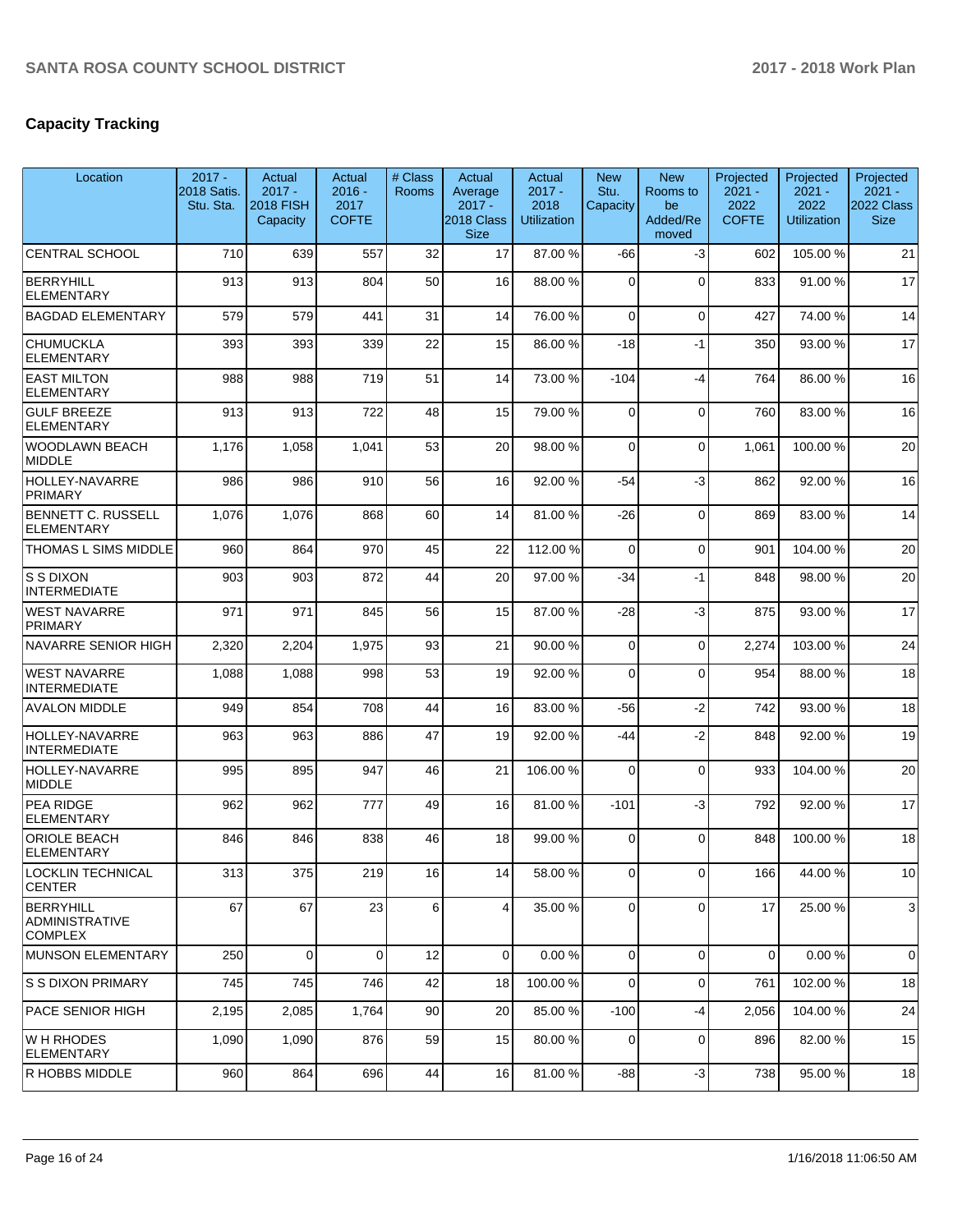| <b>ICENTER</b>           |        |        |        |                 |                 |         |          |       |        |         |    |
|--------------------------|--------|--------|--------|-----------------|-----------------|---------|----------|-------|--------|---------|----|
| <b>JAY JUNIOR SENIOR</b> | 787    | 708    | 410    | 33 <sup>1</sup> | 12 <sub>1</sub> | 58.00 % |          |       | 439    | 62.00 % | 13 |
|                          |        |        |        |                 |                 |         |          |       |        |         |    |
| HIGH                     |        |        |        |                 |                 |         |          |       |        |         |    |
| <b>JAY ELEMENTARY</b>    | 841    | 841    | 495    | 42              | 12              | 59.00 % | $-314$   | $-12$ | 535    | 102.00% | 18 |
|                          |        |        |        |                 |                 |         |          |       |        |         |    |
|                          |        |        |        |                 |                 |         |          |       |        |         |    |
| IMILTON SENIOR HIGH      | 2,085  | 1,980  | 1.700  | 83              | 20              | 86.00 % | $-230$   | -9    | 1,792  | 102.00% | 24 |
|                          |        |        |        |                 |                 |         |          |       |        |         |    |
|                          | 31,882 | 30,436 | 26,285 | 1,528           | 17              | 86.36 % | $-1,313$ | $-52$ | 27,243 | 93.54 % | 18 |
|                          |        |        |        |                 |                 |         |          |       |        |         |    |

The COFTE Projected Total (27,243) for 2021 - 2022 must match the Official Forecasted COFTE Total (28,343 ) for 2021 - 2022 before this section can be completed. In the event that the COFTE Projected Total does not match the Official forecasted COFTE, then the Balanced Projected COFTE Table should be used to balance COFTE.

| Projected COFTE for 2021 - 2022 |        |    |
|---------------------------------|--------|----|
| Elementary (PK-3)               | 8,564  |    |
| Middle (4-8)                    | 11,370 | Eŀ |
| High (9-12)                     | 8,410  | Mi |
|                                 | 28,343 |    |

| <b>Grade Level Type</b> | <b>Balanced Projected</b><br>COFTE for 2021 - 2022 |
|-------------------------|----------------------------------------------------|
| Elementary (PK-3)       | 484                                                |
| Middle (4-8)            | 617                                                |
| High (9-12)             |                                                    |
|                         | 28,344                                             |

### **Relocatable Replacement**

Number of relocatable classrooms clearly identified and scheduled for replacement in the school board adopted financially feasible 5-year district work program.

| Location                               | $2017 - 2018$ | $2018 - 2019$ | $2019 - 2020$ | 2020 - 2021 | 2021 - 2022 | Year 5 Total |
|----------------------------------------|---------------|---------------|---------------|-------------|-------------|--------------|
| <b>CENTRAL SCHOOL</b>                  |               |               |               |             |             |              |
| <b>CHUMUCKLA ELEMENTARY</b>            |               |               |               |             |             |              |
| <b>GULF BREEZE SENIOR HIGH</b>         |               |               |               |             |             |              |
| <b>JAY ELEMENTARY</b>                  |               |               |               |             |             |              |
| HOLLEY-NAVARRE INTERMEDIATE            |               |               |               |             |             | 2            |
| <b>IWEST NAVARRE PRIMARY</b>           |               |               |               |             |             | 3            |
| HOLLEY-NAVARRE PRIMARY                 |               |               |               |             |             | 31           |
| <b>Total Relocatable Replacements:</b> | U             | 12            |               |             |             | 15           |

### **Charter Schools Tracking**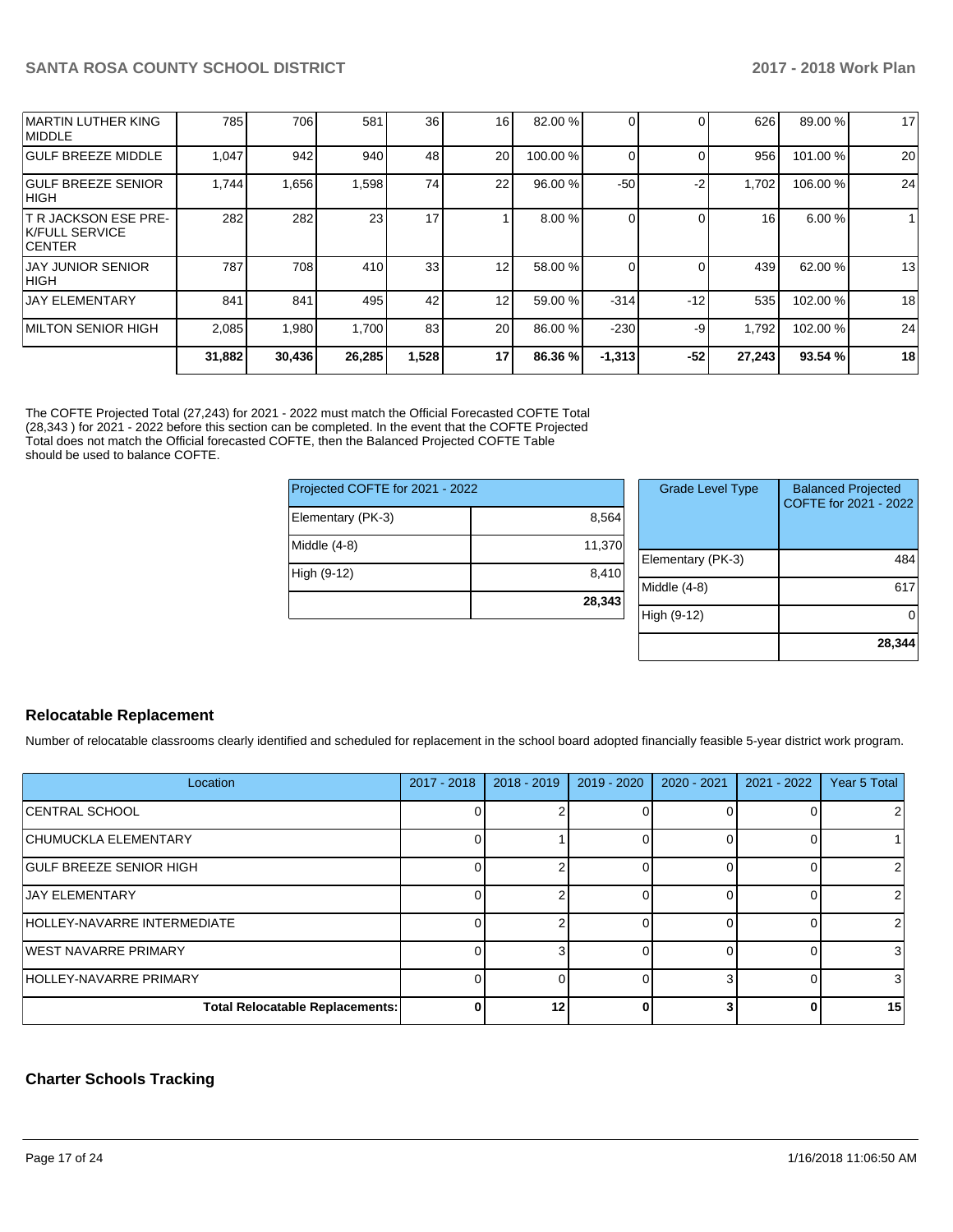Information regarding the use of charter schools.

| Location-Type                                          | # Relocatable<br>units or<br>permanent<br><b>classrooms</b> | Owner    | Year Started or<br>Scheduled | Student<br><b>Stations</b> | <b>Students</b><br>Enrolled | Years in<br>Contract | <b>Total Charter</b><br><b>Students</b><br>projected for<br>2021 - 2022 |
|--------------------------------------------------------|-------------------------------------------------------------|----------|------------------------------|----------------------------|-----------------------------|----------------------|-------------------------------------------------------------------------|
| Learning Academy/Rader School<br>Alternative Placement |                                                             | 15 OTHER | 1998                         | 330                        | 165                         | 10                   | 240                                                                     |
| Capstone Academy                                       |                                                             | 2 OTHER  | 2010                         | 20                         |                             |                      | 18 <sup>1</sup>                                                         |
|                                                        | 17                                                          |          |                              | 350                        | 174                         |                      | 258                                                                     |

### **Special Purpose Classrooms Tracking**

The number of classrooms that will be used for certain special purposes in the current year, by facility and type of classroom, that the district will, 1), not use for educational purposes, and 2), the co-teaching classrooms that are not open plan classrooms and will be used for educational purposes.

| School                                                      | School Type                          | # of Elementary<br>K-3 Classrooms | # of Middle 4-8<br><b>Classrooms</b> | # of High $9-12$<br><b>Classrooms</b> | # of $ESE$<br>Classrooms | # of Combo<br><b>Classrooms</b> | Total<br><b>Classrooms</b> |
|-------------------------------------------------------------|--------------------------------------|-----------------------------------|--------------------------------------|---------------------------------------|--------------------------|---------------------------------|----------------------------|
| <b>T R JACKSON ESE PRE-K/FULL</b><br><b>ISERVICE CENTER</b> | Educational                          |                                   |                                      |                                       |                          |                                 |                            |
| <b>JAY ELEMENTARY</b>                                       | Educational                          |                                   |                                      |                                       |                          |                                 |                            |
| IAVALON MIDDLE                                              | Educational                          |                                   |                                      |                                       |                          |                                 |                            |
|                                                             | <b>Total Educational Classrooms:</b> |                                   |                                      |                                       |                          |                                 |                            |

| School                                         | <b>School Type</b>                   | # of Elementary<br>K-3 Classrooms | # of Middle 4-8<br><b>Classrooms</b> | # of High 9-12<br>Classrooms | # of ESE<br><b>Classrooms</b> | # of Combo<br><b>Classrooms</b> | <b>Total</b><br><b>Classrooms</b> |
|------------------------------------------------|--------------------------------------|-----------------------------------|--------------------------------------|------------------------------|-------------------------------|---------------------------------|-----------------------------------|
| <b>BAGDAD ELEMENTARY</b>                       | Co-Teaching                          |                                   |                                      |                              | ∩                             |                                 |                                   |
| <b>JAY ELEMENTARY</b>                          | Co-Teaching                          | 0                                 | 2                                    | 0                            | $\Omega$                      | 0                               |                                   |
| IS S DIXON PRIMARY                             | Co-Teaching                          |                                   | <sup>0</sup>                         | $\Omega$                     | $\Omega$                      | 0                               | 2                                 |
| <b>HOLLEY-NAVARRE</b><br><b>INTERMEDIATE</b>   | Co-Teaching                          | 0                                 | 3                                    | 0                            | 0                             | $\Omega$                        | 3                                 |
| HOLLEY-NAVARRE MIDDLE                          | Co-Teaching                          | $\Omega$                          | 3                                    | $\Omega$                     | $\Omega$                      | $\Omega$                        | 3                                 |
| <b>PEA RIDGE ELEMENTARY</b>                    | Co-Teaching                          |                                   | 0                                    | 0                            | $\Omega$                      | 0                               | 2                                 |
| <b>ORIOLE BEACH ELEMENTARY</b>                 | Co-Teaching                          | O                                 | U                                    | O                            |                               |                                 | 2                                 |
| IS S DIXON INTERMEDIATE                        | Co-Teaching                          | 0                                 |                                      |                              | $\Omega$                      | 0                               |                                   |
| NAVARRE SENIOR HIGH                            | Co-Teaching                          | 0                                 | 0                                    | $\Omega$                     |                               | $\Omega$                        |                                   |
| <b>AVALON MIDDLE</b>                           | Co-Teaching                          | O                                 | 10                                   | $\Omega$                     | $\Omega$                      | $\Omega$                        | 10                                |
| <b>WOODLAWN BEACH MIDDLE</b>                   | Co-Teaching                          | 0                                 | 0                                    | 0                            | $\Omega$                      |                                 |                                   |
| <b>HOLLEY-NAVARRE PRIMARY</b>                  | Co-Teaching                          | 2                                 | $\Omega$                             | 0                            | $\Omega$                      | $\Omega$                        | 2                                 |
| <b>BENNETT C. RUSSELL</b><br><b>ELEMENTARY</b> | Co-Teaching                          | 5                                 | 2                                    | $\Omega$                     | $\Omega$                      | $\Omega$                        | 7                                 |
|                                                | <b>Total Co-Teaching Classrooms:</b> | 12                                | 21                                   | ŋ                            |                               | $\mathbf{2}$                    | 37                                |

## **Infrastructure Tracking**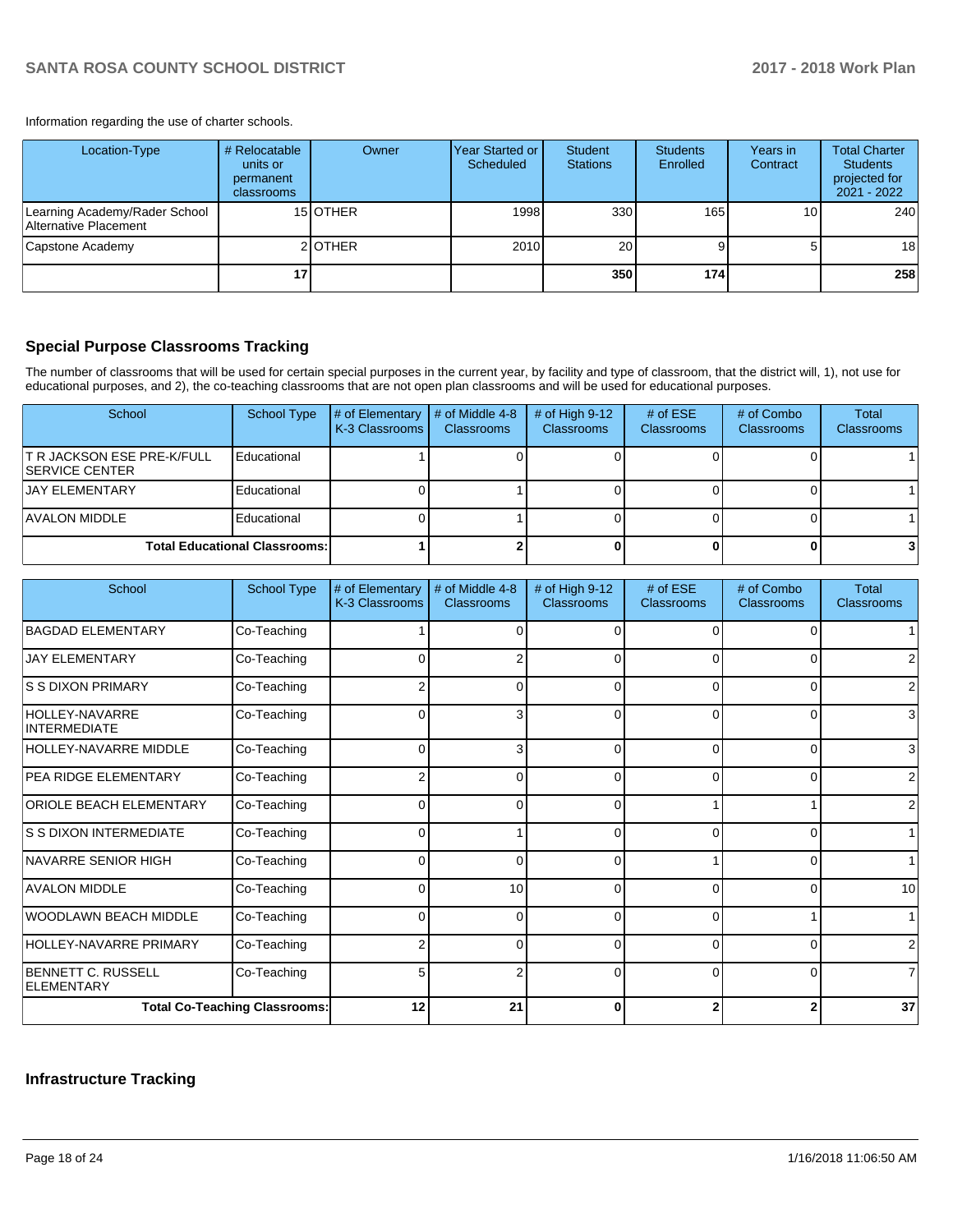**Necessary offsite infrastructure requirements resulting from expansions or new schools. This section should include infrastructure information related to capacity project schedules and other project schedules (Section 4).** 

N/A

**Proposed location of planned facilities, whether those locations are consistent with the comprehensive plans of all affected local governments, and recommendations for infrastructure and other improvements to land adjacent to existing facilities. Provisions of 1013.33(12), (13) and (14) and 1013.36** must be addressed for new facilities planned within the 1st three years of the plan (Section 5).

K-8 School located at Elkhardt Drive and Federal Street, Navarre, Florida

**Consistent with Comp Plan?** Yes

### **Net New Classrooms**

The number of classrooms, by grade level and type of construction, that were added during the last fiscal year.

| List the net new classrooms added in the 2016 - 2017 fiscal year.<br>year.                                                                              |                                                                        |                                   |                                |                        |                              |                                   | List the net new classrooms to be added in the 2017 - 2018 fiscal |                        |
|---------------------------------------------------------------------------------------------------------------------------------------------------------|------------------------------------------------------------------------|-----------------------------------|--------------------------------|------------------------|------------------------------|-----------------------------------|-------------------------------------------------------------------|------------------------|
| "Classrooms" is defined as capacity carrying classrooms that are added to increase<br>capacity to enable the district to meet the Class Size Amendment. | Totals for fiscal year 2017 - 2018 should match totals in Section 15A. |                                   |                                |                        |                              |                                   |                                                                   |                        |
| Location                                                                                                                                                | $2016 - 2017$ #<br>Permanent                                           | $2016 - 2017$ #<br><b>Modular</b> | $2016 - 2017$ #<br>Relocatable | $2016 - 2017$<br>Total | $2017 - 2018$ #<br>Permanent | $2017 - 2018$ #<br><b>Modular</b> | $2017 - 2018$ #<br><b>Relocatable</b>                             | $2017 - 2018$<br>Total |
| Elementary (PK-3)                                                                                                                                       |                                                                        |                                   |                                |                        |                              |                                   |                                                                   |                        |
| Middle (4-8)                                                                                                                                            |                                                                        |                                   |                                |                        |                              |                                   |                                                                   |                        |
| High (9-12)                                                                                                                                             |                                                                        |                                   |                                |                        |                              |                                   |                                                                   |                        |
|                                                                                                                                                         |                                                                        |                                   |                                |                        |                              |                                   |                                                                   |                        |

### **Relocatable Student Stations**

Number of students that will be educated in relocatable units, by school, in the current year, and the projected number of students for each of the years in the workplan.

| <b>Site</b>                      | $2017 - 2018$ | 2018 - 2019 | $2019 - 2020$ | $2020 - 2021$ | 2021 - 2022     | 5 Year Average |
|----------------------------------|---------------|-------------|---------------|---------------|-----------------|----------------|
| CENTRAL SCHOOL                   | 72            | 25          | 25            | 25            | 25              | 34             |
| BERRYHILL ELEMENTARY             |               |             | 0             | 0             | 0               | $\overline{0}$ |
| BAGDAD ELEMENTARY                |               |             | $\Omega$      | $\Omega$      | 0               | $\overline{0}$ |
| CHUMUCKLA ELEMENTARY             | 54            | 36          | 36            | 36            | 36 <sup>1</sup> | 40             |
| <b>EAST MILTON ELEMENTARY</b>    |               |             | $\Omega$      | O             | $\Omega$        | $\Omega$       |
| <b>GULF BREEZE ELEMENTARY</b>    |               |             | $\Omega$      |               | $\Omega$        | $\overline{0}$ |
| IS S DIXON INTERMEDIATE          |               |             | <sup>0</sup>  | $\Omega$      | 0               | $\overline{0}$ |
| IWEST NAVARRE PRIMARY            | 28            |             | $\Omega$      | $\Omega$      | $\Omega$        | $6 \,$         |
| INAVARRE SENIOR HIGH             | 50            | 50          | 50            | 50            | 50              | 50             |
| <b>WEST NAVARRE INTERMEDIATE</b> | 154           | 154         | 154           | 154           | 154             | 154            |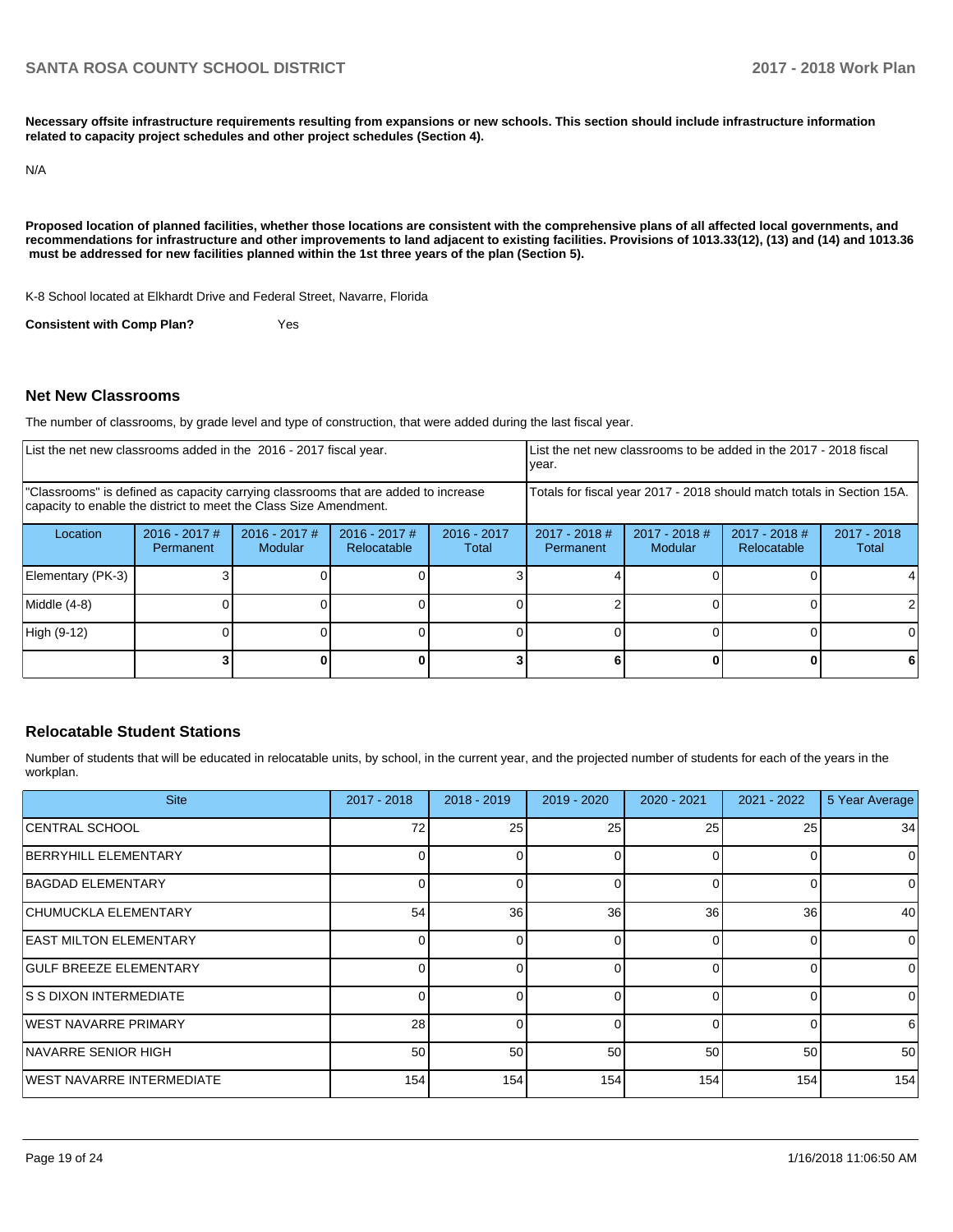| <b>AVALON MIDDLE</b>                              | $\mathbf 0$    | $\pmb{0}$    | 0            | $\overline{0}$ | 0            | 0              |
|---------------------------------------------------|----------------|--------------|--------------|----------------|--------------|----------------|
| ORIOLE BEACH ELEMENTARY                           | $\Omega$       | $\Omega$     | $\Omega$     | $\Omega$       | $\Omega$     | $\Omega$       |
| <b>LOCKLIN TECHNICAL CENTER</b>                   | $\overline{0}$ | $\mathbf{0}$ | $\Omega$     | $\Omega$       | $\Omega$     | 0              |
| BERRYHILL ADMINISTRATIVE COMPLEX                  | 15             | 15           | 15           | 15             | 15           | 15             |
| THOMAS L SIMS MIDDLE                              | $\mathbf 0$    | $\mathbf 0$  | $\mathbf 0$  | $\Omega$       | 0            | $\mathbf 0$    |
| W H RHODES ELEMENTARY                             | $\Omega$       | $\mathbf 0$  | $\mathbf 0$  | $\Omega$       | $\mathbf 0$  | 0              |
| R HOBBS MIDDLE                                    | 0              | $\mathbf 0$  | $\mathbf 0$  | $\Omega$       | $\mathbf 0$  | 0              |
| MARTIN LUTHER KING MIDDLE                         | $\Omega$       | $\mathbf 0$  | $\mathbf 0$  | $\Omega$       | 0            | $\mathbf 0$    |
| HOLLEY-NAVARRE INTERMEDIATE                       | 88             | 44           | 44           | 44             | 44           | 53             |
| <b>HOLLEY-NAVARRE MIDDLE</b>                      | 44             | 44           | 44           | 44             | 44           | 44             |
| PEA RIDGE ELEMENTARY                              | $\Omega$       | $\Omega$     | $\Omega$     | $\Omega$       | $\Omega$     | 0              |
| <b>MILTON SENIOR HIGH</b>                         | 75             | 75           | 75           | 75             | 75           | 75             |
| <b>MUNSON ELEMENTARY</b>                          | $\mathbf 0$    | $\mathbf 0$  | 0            | $\Omega$       | $\mathbf 0$  | $\mathbf 0$    |
| <b>S S DIXON PRIMARY</b>                          | 36             | 36           | 36           | 36             | 36           | 36             |
| BENNETT C. RUSSELL ELEMENTARY                     | 46             | 46           | 46           | 46             | 46           | 46             |
| HOLLEY-NAVARRE PRIMARY                            | 90             | 90           | 90           | 36             | 36           | 68             |
| PACE SENIOR HIGH                                  | $\Omega$       | $\Omega$     | $\Omega$     | $\Omega$       | $\Omega$     | $\Omega$       |
| <b>GULF BREEZE MIDDLE</b>                         | $\overline{0}$ | $\Omega$     | $\Omega$     | $\Omega$       | $\Omega$     | $\Omega$       |
| <b>GULF BREEZE SENIOR HIGH</b>                    | 225            | 225          | 175          | 175            | 175          | 195            |
| T R JACKSON ESE PRE-K/FULL SERVICE CENTER         | 0              | $\mathbf 0$  | $\Omega$     | $\Omega$       | $\Omega$     | $\Omega$       |
| WOODLAWN BEACH MIDDLE                             | $\Omega$       | $\mathbf 0$  | $\Omega$     | $\Omega$       | $\mathbf{0}$ | 0              |
| JAY JUNIOR SENIOR HIGH                            | $\overline{0}$ | $\Omega$     | $\mathbf{0}$ | $\Omega$       | $\Omega$     | 0              |
| <b>JAY ELEMENTARY</b>                             | 33             | $\mathbf 0$  | $\mathbf 0$  | $\Omega$       | $\mathbf 0$  | $\overline{7}$ |
| Totals for SANTA ROSA COUNTY SCHOOL DISTRICT      |                |              |              |                |              |                |
| Total students in relocatables by year.           | 1,010          | 840          | 790          | 736            | 736          | 822            |
| Total number of COFTE students projected by year. | 26,788         | 27,103       | 27,508       | 27,873         | 28,343       | 27,523         |
| Percent in relocatables by year.                  | 4 %            | 3%           | 3%           | 3%             | 3%           | 3%             |

### **Leased Facilities Tracking**

Exising leased facilities and plans for the acquisition of leased facilities, including the number of classrooms and student stations, as reported in the educational plant survey, that are planned in that location at the end of the five year workplan.

| Location                 | # of Leased<br><b>IClassrooms 2017 -</b><br>2018 | <b>FISH Student</b><br><b>Stations</b> | Owner             | # of Leased<br>Classrooms 2021 - I<br>2022 | <b>FISH Student</b><br><b>Stations</b> |
|--------------------------|--------------------------------------------------|----------------------------------------|-------------------|--------------------------------------------|----------------------------------------|
| IGULF BREEZE SENIOR HIGH |                                                  |                                        | 50 Mobile Modular |                                            |                                        |
| CHUMUCKLA ELEMENTARY     |                                                  |                                        | 18 Mobile Modular |                                            |                                        |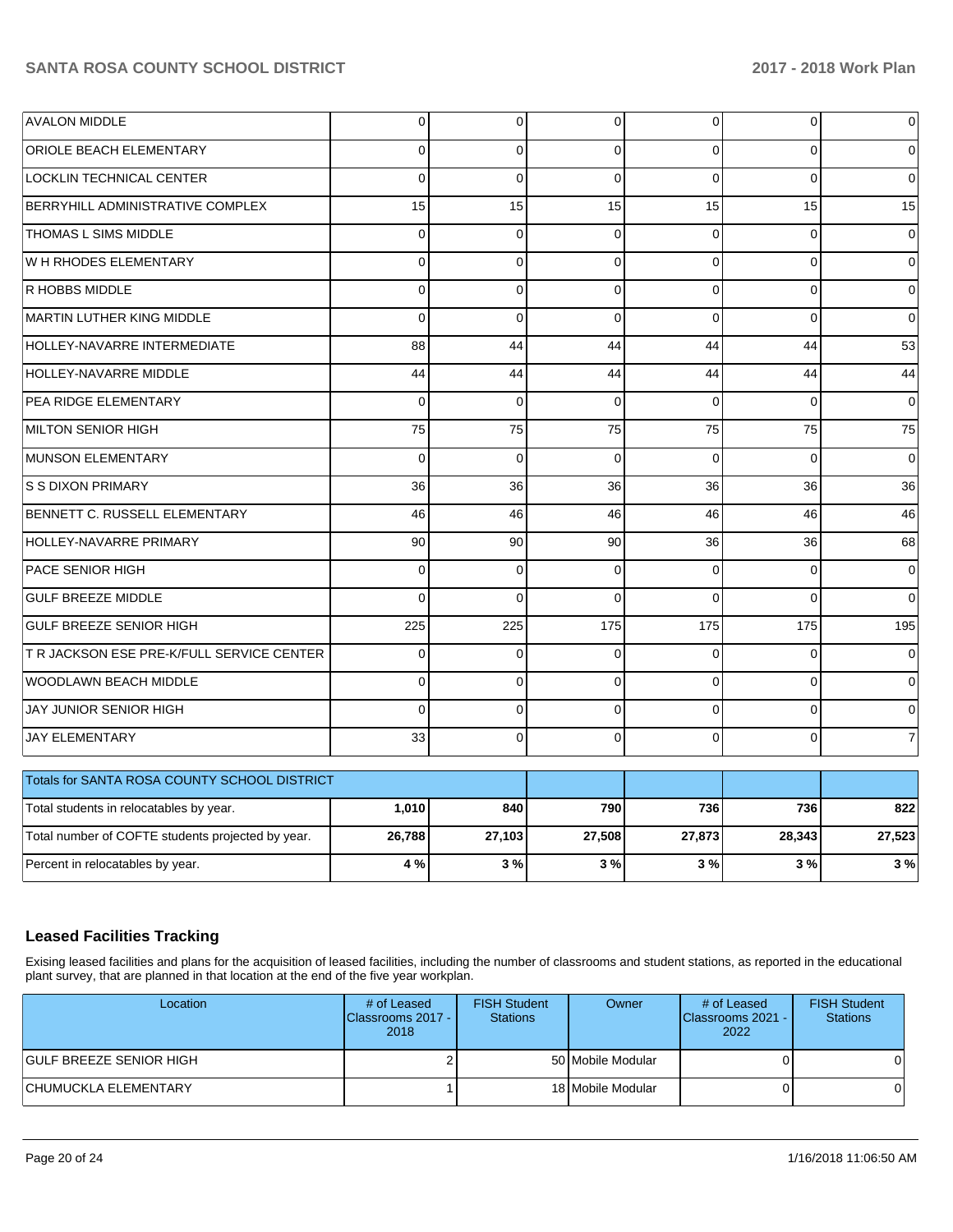|                |                                                  | 0                                                                  | 0 |
|----------------|--------------------------------------------------|--------------------------------------------------------------------|---|
| 2              |                                                  | 0                                                                  | 0 |
| $\overline{2}$ |                                                  | $\Omega$                                                           | 0 |
| $\mathbf 0$    |                                                  | $\Omega$                                                           | 0 |
| $\mathbf 0$    | 0                                                | $\Omega$                                                           | 0 |
| $\Omega$       | 0                                                | 0                                                                  | 0 |
| $\mathbf 0$    | $\Omega$                                         | $\Omega$                                                           | 0 |
| $\Omega$       | 0                                                | 0                                                                  | 0 |
| $\mathbf 0$    | $\Omega$                                         | $\Omega$                                                           | 0 |
| $\mathbf 0$    | $\Omega$                                         | $\Omega$                                                           | 0 |
| $\mathbf 0$    | $\Omega$                                         | $\Omega$                                                           | 0 |
| $\Omega$       | $\Omega$                                         | $\Omega$                                                           | 0 |
| $\mathbf 0$    | $\Omega$                                         | $\Omega$                                                           | 0 |
| $\Omega$       | 0                                                | 0                                                                  | 0 |
| $\mathbf 0$    | $\Omega$                                         | $\Omega$                                                           | 0 |
| $\mathbf 0$    | $\Omega$                                         | $\Omega$                                                           | 0 |
| $\mathbf 0$    | $\Omega$                                         | $\Omega$                                                           | 0 |
| $\Omega$       | $\Omega$                                         | $\Omega$                                                           | 0 |
| $\mathbf 0$    | $\Omega$                                         | $\Omega$                                                           | 0 |
| $\Omega$       | 0                                                | 0                                                                  | 0 |
| $\mathbf 0$    | $\Omega$                                         | $\Omega$                                                           | 0 |
| $\mathbf 0$    | $\Omega$                                         | $\Omega$                                                           | 0 |
| $\mathbf 0$    | $\Omega$                                         | $\Omega$                                                           | 0 |
| $\Omega$       | $\Omega$                                         | $\Omega$                                                           | 0 |
| 0              | $\Omega$                                         | 0                                                                  | 0 |
|                | 0                                                | 0                                                                  | 0 |
| $\overline{0}$ | $\Omega$                                         | $\mathbf 0$                                                        | 0 |
| $\overline{0}$ | 0                                                | $\mathbf 0$                                                        | 0 |
| $\overline{0}$ | $\Omega$                                         | $\mathbf 0$                                                        | 0 |
|                |                                                  | 0                                                                  | 0 |
|                | $\mathbf{2}$<br>$\overline{0}$<br>9 <sub>l</sub> | 47 Mobile Modular<br>33 Mobile Modular<br>44 Mobile Modular<br>192 |   |

### **Failed Standard Relocatable Tracking**

Relocatable units currently reported by school, from FISH, and the number of relocatable units identified as 'Failed Standards'.

Nothing reported for this section.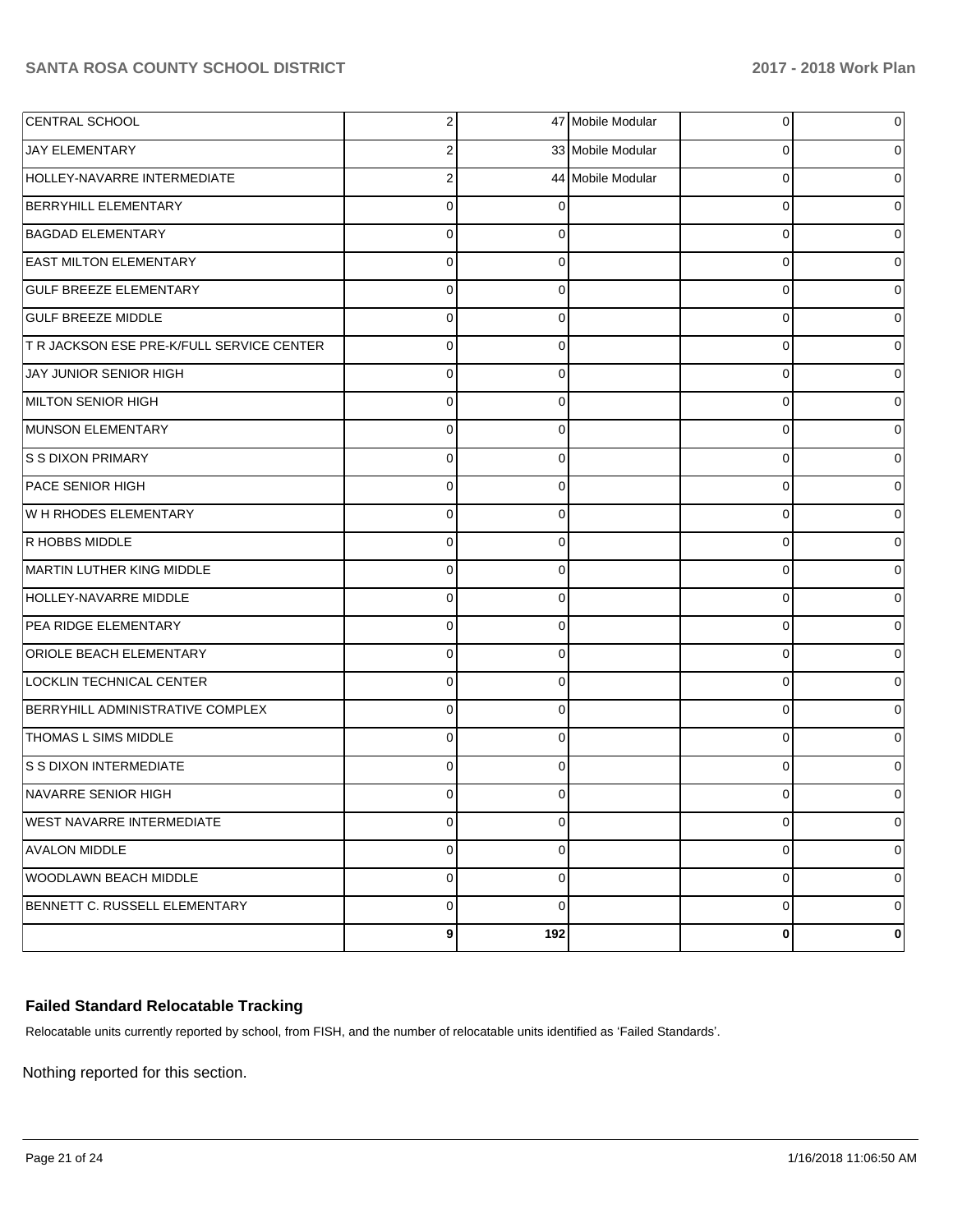# **Planning**

### **Class Size Reduction Planning**

**Plans approved by the school board that reduce the need for permanent student stations such as acceptable school capacity levels, redistricting, busing, year-round schools, charter schools, magnet schools, public-private partnerships, multitrack scheduling, grade level organization, block scheduling, or other alternatives.**

Redistricting, charter schools, virtual school, & scheduling changes.

### **School Closure Planning**

**Plans for the closure of any school, including plans for disposition of the facility or usage of facility space, and anticipated revenues.** 

Not Specified

# **Long Range Planning**

### **Ten-Year Maintenance**

District projects and locations regarding the projected need for major renovation, repair, and maintenance projects within the district in years 6-10 beyond the projects plans detailed in the five years covered by the work plan.

Nothing reported for this section.

### **Ten-Year Capacity**

Schedule of capital outlay projects projected to ensure the availability of satisfactory student stations for the projected student enrollment in K-12 programs for the future 5 years beyond the 5-year district facilities work program.

Nothing reported for this section.

### **Ten-Year Planned Utilization**

Schedule of planned capital outlay projects identifying the standard grade groupings, capacities, and planned utilization rates of future educational facilities of the district for both permanent and relocatable facilities.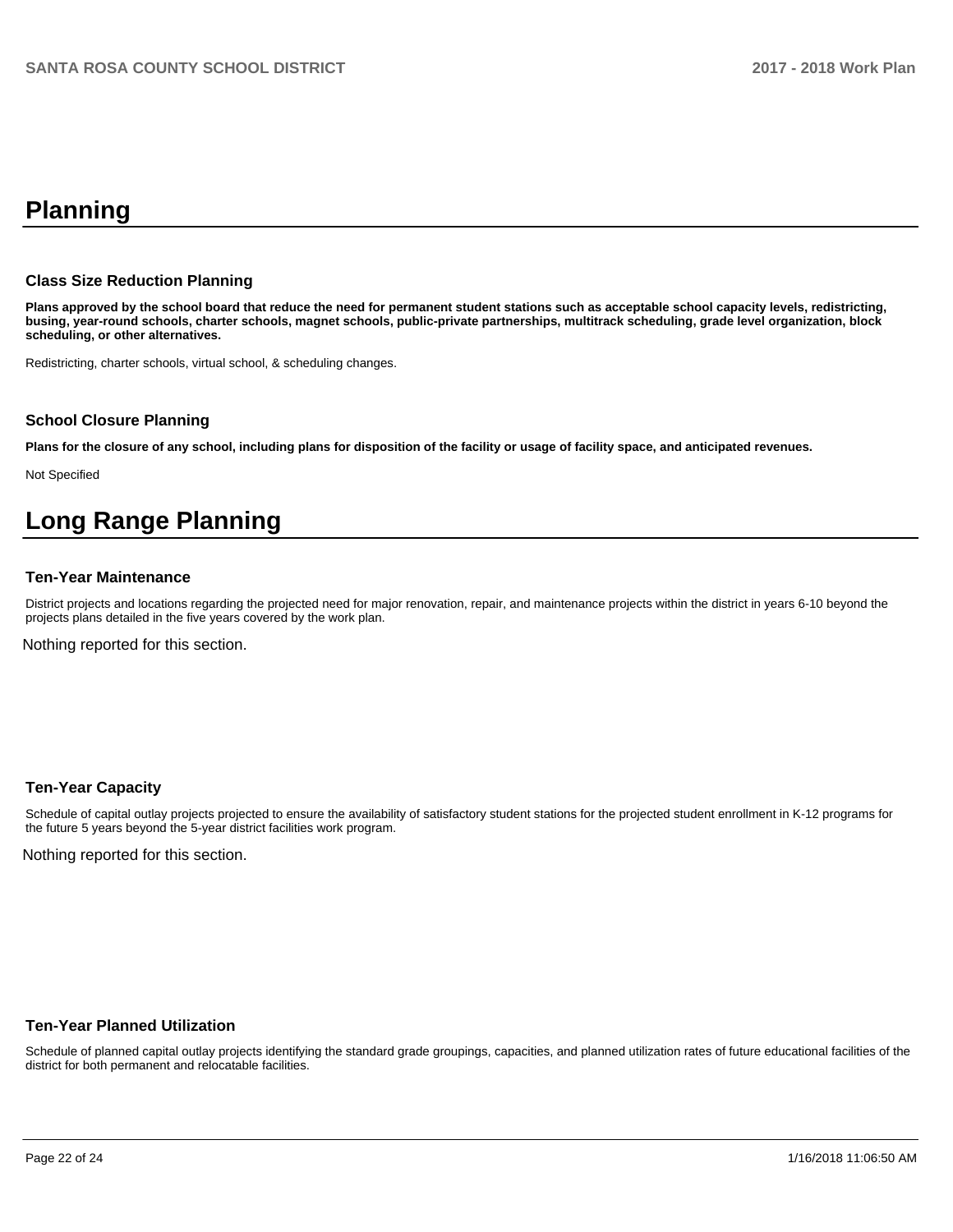| <b>Grade Level Projections</b>  | <b>FISH</b><br><b>Student</b><br><b>Stations</b> | <b>Actual 2016 -</b><br><b>2017 FISH</b><br>Capacity | Actual<br>$2016 -$<br>2017<br><b>COFTE</b> | Actual 2016 - 2017<br><b>Utilization</b> | Actual 2017 - 2018 / 2026 - 2027 new<br>Student Capacity to be added/removed | Projected 2026<br><b>2027 COFTE</b> | Projected 2026 -<br>2027 Utilization |
|---------------------------------|--------------------------------------------------|------------------------------------------------------|--------------------------------------------|------------------------------------------|------------------------------------------------------------------------------|-------------------------------------|--------------------------------------|
| Elementary - District<br>Totals | 14,539                                           | 14,539                                               | 12,158.19                                  | 83.62 %                                  | $-723$                                                                       | 13,992                              | 101.27 %                             |
| Middle - District Totals        | 8.369                                            | 7,530                                                | 6,848.40                                   | 90.94 %                                  | $-144$                                                                       | 7.881                               | 106.70 %                             |
| High - District Totals          | 8.344                                            | 7.925                                                | 7.036.62                                   | 88.79%                                   | -446                                                                         | 8.098                               | 108.28%                              |
| Other - ESE, etc                | 630                                              | 442                                                  | 242.11                                     | 54.75 %                                  |                                                                              | 279                                 | 63.12 %                              |
|                                 | 31,882                                           | 30,436                                               | 26,285.32                                  | 86.36 %                                  | $-1,313$                                                                     | 30,250                              | 103.87 %                             |

**Combination schools are included with the middle schools for student stations, capacity, COFTE and utilization purposes because these facilities all have a 90% utilization factor. Use this space to explain or define the grade groupings for combination schools.** 

No comments to report.

#### **Ten-Year Infrastructure Planning**

**Proposed Location of Planned New, Remodeled, or New Additions to Facilities in 06 thru 10 out years (Section 28).**

Nothing reported for this section.

Plans for closure of any school, including plans for disposition of the facility or usage of facility space, and anticipated revenues in the 06 thru 10 out **years (Section 29).**

Nothing reported for this section.

### **Twenty-Year Maintenance**

District projects and locations regarding the projected need for major renovation, repair, and maintenance projects within the district in years 11-20 beyond the projects plans detailed in the five years covered by the work plan.

Nothing reported for this section.

### **Twenty-Year Capacity**

Schedule of capital outlay projects projected to ensure the availability of satisfactory student stations for the projected student enrollment in K-12 programs for the future 11-20 years beyond the 5-year district facilities work program.

Nothing reported for this section.